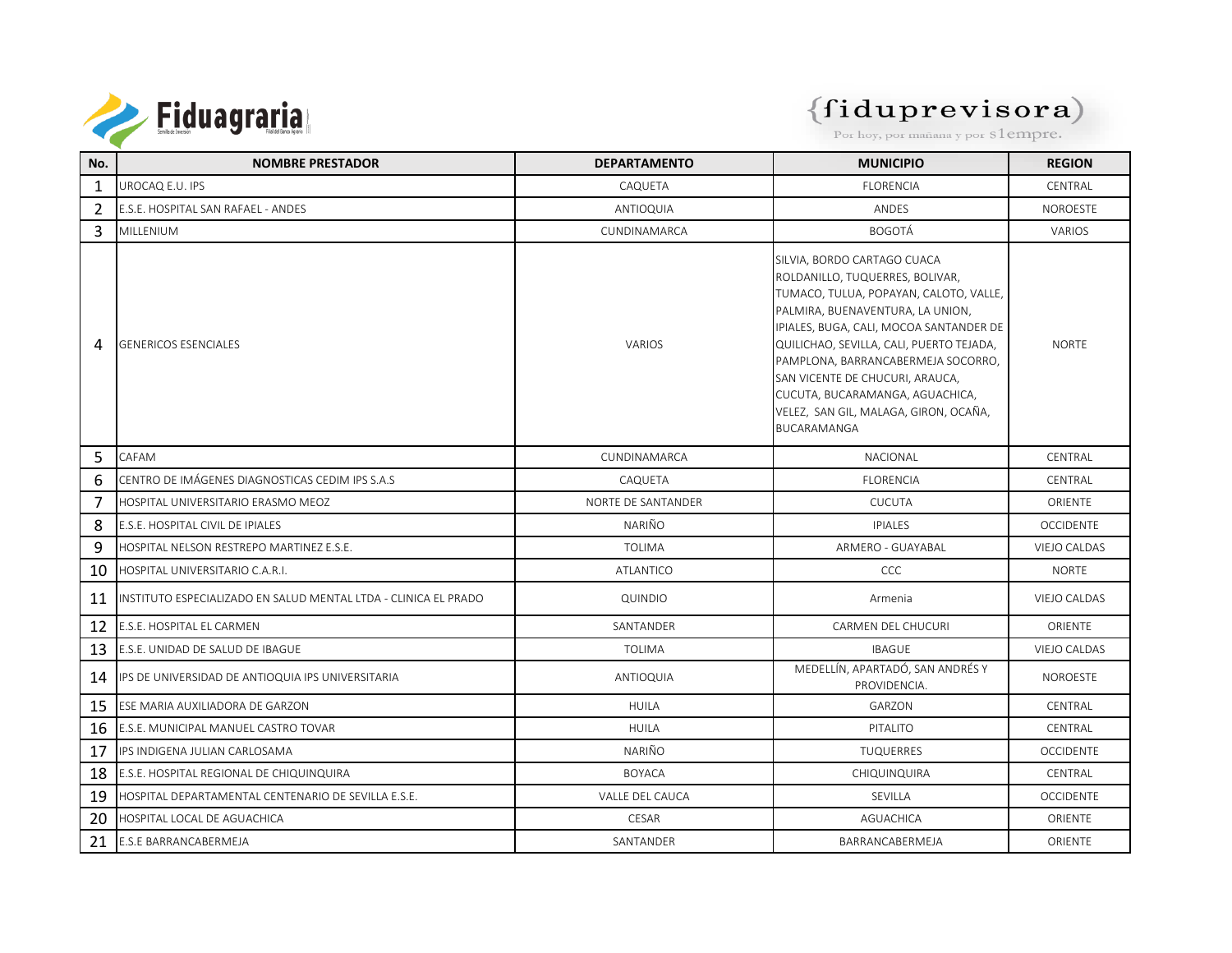

| No. | <b>NOMBRE PRESTADOR</b>                              | <b>DEPARTAMENTO</b>    | <b>MUNICIPIO</b>          | <b>REGION</b>       |
|-----|------------------------------------------------------|------------------------|---------------------------|---------------------|
| 22  | HOSPITAL UNIVERSITARIO CLINICA SAN RAFAEL            | CUNDINAMARCA           | <b>BOGOTÁ</b>             | CENTRAL             |
| 23  | HOSPITAL SAN MARTIN DE PORRES DE CHOCONTA            | CUNDINAMARCA           | CHOCONTA                  | CENTRAL             |
| 24  | E.S.E. HOSPITAL LA MISERICORDIA                      | QUINDIO                | CALARCA                   | <b>VIEJO CALDAS</b> |
| 25  | CLINICA GIRON E.S.E                                  | SANTANDER              | <b>GIRON</b>              | <b>ORIENTE</b>      |
| 26  | E.S.S.E HOSPITAL UNIVERSITARIO DEL VALLE             | <b>VALLE DEL CAUCA</b> | <b>CALL</b>               | <b>OCCIDENTE</b>    |
| 27  | <b>GAMANUCLEAR LIMITADA</b>                          | SANTANDER              | BUCARAMANGA               | <b>ORIENTE</b>      |
| 28  | FUNDACION VALLE DE LILI                              | VALLE DEL CAUCA        | CALI                      | <b>OCCIDENTE</b>    |
| 29  | ESE PEDRO LEON ALVAREZ DIAZ                          | CUNDINAMARCA           | LA MESA                   | CENTRAL             |
| 30  | E.S.E. HOSPITAL DEPARTAMENTAL FELIPE SUAREZ SALAMINA | CALDAS                 | SALAMINA                  | <b>VIEJO CALDAS</b> |
| 31  | E.S.E. HOSPITAL SANTA TERESITA DE PACORA             | CALDAS                 | PACORA                    | <b>VIEJO CALDAS</b> |
| 32  | ESE HOSPITAL MENTAL DE ANTIOQUIA                     | ANTIOQUIA              | Medellin                  | NOROESTE            |
| 33  | E.S.E. HOSPITAL LA MERCED                            | ANTIOQUIA              | Bolivar                   | NOROESTE            |
| 34  | HOSPITAL SAN JUAN DE DIOS DE TAMESIS                 | ANTIOQUIA              | Tamesis                   | NOROESTE            |
| 35  | E.S.E HOSPITAL EDUARDO SANTOS                        | NARIÑO                 | La Union                  | <b>OCCIDENTE</b>    |
| 36  | <b>HOSPITAL SANTA MONICA</b>                         | RISARALDA              | PEREIRA                   | <b>VIEJO CALDAS</b> |
| 37  | E.S.E. SAN VICENTE DE PAUL (SANTA ROSA DE CABAL)     | RISARALDA              | SANTA ROSA DE CABAL       | VIEJO CALDAS        |
| 38  | E.S.E. HOSPITAL SUSANA LOPEZ DE VALENCIA             | Cauca                  | POPAYAN                   | <b>OCCIDENTE</b>    |
| 39  | E.S.E. HOSPITAL SAN RAFAEL DE TUNJA                  | <b>BOYACA</b>          | <b>TUNJA</b>              | CENTRAL             |
| 40  | E.S.E. HOSPITAL REGIONAL SOGAMOSO                    | <b>BOYACA</b>          | Sogamoso                  | CENTRAL             |
| 41  | HOSPITAL DEPARTAMENTAL SAN ANTONIO ROLDANILLO        | VALLE DEL CAUCA        | ROLDANILLO                | <b>OCCIDENTE</b>    |
| 42  | HOSPITAL DEPARTAMENTAL DE VILLAVICENCIO              | <b>META</b>            | VILLAVICENCIO             | CENTRAL             |
| 43  | HOSPITAL UNIVERSITARIO DE SINCELEJO                  | <b>SUCRE</b>           | Sincelejo                 | <b>NORTE</b>        |
| 44  | HOSPITAL EL SALVADOR DE UBATE                        | CUNDINAMARCA           | <b>UBATE</b>              | CENTRAL             |
| 45  | HOSPITAL SAN RAFAEL DE FACATATIVA                    | CUNDINAMARCA           | <b>FACATATIVA</b>         | CENTRAL             |
| 46  | E.S.E. HOSPITAL VALLE DE TENZA                       | <b>BOYACA</b>          | <b>GUATEQUE Y GARAGOA</b> | CENTRAL             |
| 47  | E.S.E HOSPITAL UNIVERSITARIO DE SANTANDER            | SANTANDER              | <b>BUCARAMANGA</b>        | <b>ORIENTE</b>      |
| 48  | E.S.E. HOSPITAL REGIONAL DE GARCIA ROVIRA (MALAGA)   | SANTANDER              | <b>MALAGA</b>             | <b>ORIENTE</b>      |
| 49  | EMPRESA SOCIAL DEL ESTADO NORTE 3                    | CAUCA                  | PUERTO TEJADA             | <b>OCCIDENTE</b>    |
| 50  | E.S.E. HOSPITAL REGIONAL MANUELA BELTRAN             | SANTANDER              | SOCORRO                   | ORIENTE             |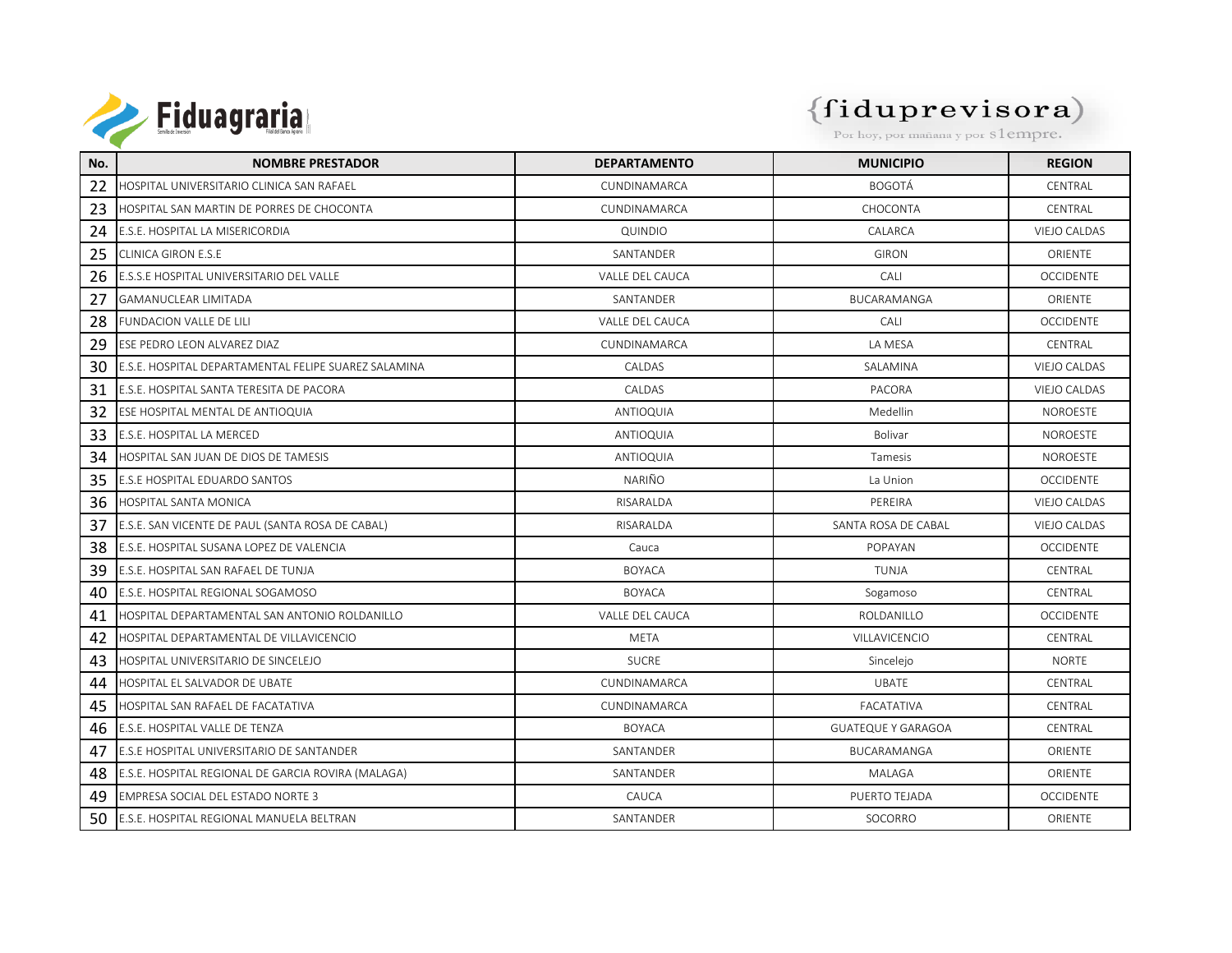

| No. | <b>NOMBRE PRESTADOR</b> | <b>DEPARTAMENTO</b> | <b>MUNICIPIO</b>                                                                                                                                                                                                                                                                                                                                                                                                                                                                                                                                                                                                                                                                                                                                                                                                                                                                                                                                                                                                                                                                                                                                                                 | <b>REGION</b> |
|-----|-------------------------|---------------------|----------------------------------------------------------------------------------------------------------------------------------------------------------------------------------------------------------------------------------------------------------------------------------------------------------------------------------------------------------------------------------------------------------------------------------------------------------------------------------------------------------------------------------------------------------------------------------------------------------------------------------------------------------------------------------------------------------------------------------------------------------------------------------------------------------------------------------------------------------------------------------------------------------------------------------------------------------------------------------------------------------------------------------------------------------------------------------------------------------------------------------------------------------------------------------|---------------|
| 51  | ULTRADENTAL             | NACIONAL            | RAMIRIQUI, LA PLATA, GRANADA, MELGAR,<br>FACATATIVA, PAZ DE ARIPORO, LA MESA,<br>GARAGOA, UBATÉ, SOGAMOSO, VILLETA,<br>CHOCONTA, GUAMO,<br>BOGOTA, MONIQUIRA, CAQUEZA,<br>VILLAVICENCIO, GARZON, CHAPARRAL,<br>PITALITO, ACACIAS, CHIQUINQUIRA,<br>GUADUAS, BOGOTA BOYACA FUSAGASUGA<br>GACHETA, PURIFIACIÓN, GIRARDOT, YOPAL,<br>CUNDINAMARCA, NEIVA, TUNJA, ESPINAL,<br>DUITAMA, BOGOTÁ, FLORENCIA, ACACIAS,<br>BOYACA, LETICIA, BOGOTÁ GUATEQUE,<br>JERICO, SANTA ROSA DE OSOS, ITAGUI,<br>CAUCASIA, MEDELLIN, SANTA BARBARA<br>ANTIOQUÍA, CHOCO, MEDELLÍN, SANTA FE DE<br>ANTIOQUIA SONSON, APARTADO ANTIOQUIA<br>TITIRIBI, PUERTO BERRIO ANTIOQUIA,<br>YARUMAL, MEDELLIN ANDES, QUIBDO<br>VALLEDUPAR TIERRALTA MONTERIA<br>BARRANQUILLA SANTA MARTA RIOHACHA<br>MAGANGUE BARRANQUILLA EL BANCO<br>CIENAGA, COROZAL, SINCELEJO, CARTAGENA,<br>BARRANQUILLA, SAN ANDRES ISLA<br>SABANALARGA, Valledupar FRESNO,<br>RIOSUCIO, LIBANO, IBAGUÉ, MANZANARES,<br>MANIZALES QUINDIO, PEREIRA, SALAMINA,<br>AGUADAS, PEREIRA, MANIZALES, CALDAS,<br>SANTA ROSA DE CABAL CALARCA, ANSERMA,<br>QUINDÍO, HONDA, BELEN DE UMBRIA,<br>ARMERO, GUAYABAL, PENSILVANIA BOYACÁ,<br>MANIZALES. | <b>VARIOS</b> |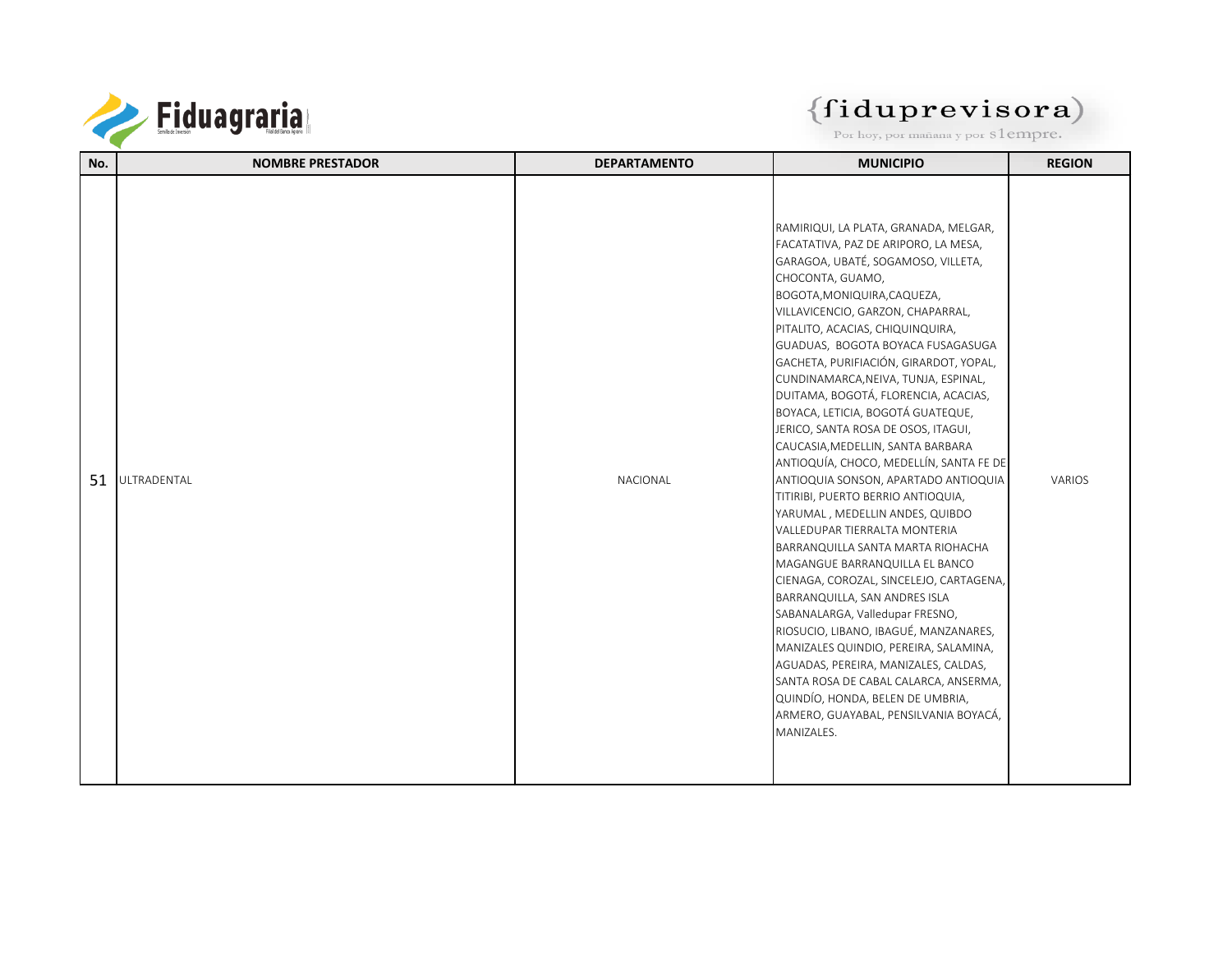

# $\left\{\mathbf{fidup} \mathbf{represent}\ \mathbf{e} \mathbf{visora}\right\}$  Por hoy, por mañana y por s $1$ empre.

| No. | <b>NOMBRE PRESTADOR</b>        | <b>DEPARTAMENTO</b> | <b>MUNICIPIO</b>                                                                                                                                                                                                                                                                                                                                                                                                                                                                                                                                                                                                                                                                                                                   | <b>REGION</b>   |
|-----|--------------------------------|---------------------|------------------------------------------------------------------------------------------------------------------------------------------------------------------------------------------------------------------------------------------------------------------------------------------------------------------------------------------------------------------------------------------------------------------------------------------------------------------------------------------------------------------------------------------------------------------------------------------------------------------------------------------------------------------------------------------------------------------------------------|-----------------|
| 52  | RH SAS                         | VALLE DEL CAUCA     | BUENAVENTIRA, BUGA, CAICEDONIA, CALI,<br>CARTAGO, JAMUNDI, PALMIRA, ROLDANILLO,<br>SEVILLA, TULUA, PEREIRA, SANTA ROSA DE<br>CABAL, ARMANIA, CALARCA                                                                                                                                                                                                                                                                                                                                                                                                                                                                                                                                                                               | VARIOS          |
| 53  | <b>INCINERADORES DEL HUILA</b> | <b>HUILA</b>        | CAQUETA - LA PLATA, GARZÓN, NEIVA,<br>PITALITO - MOCOA                                                                                                                                                                                                                                                                                                                                                                                                                                                                                                                                                                                                                                                                             | VARIOS          |
| 54  | <b>EDEPSA</b>                  | VARIOS              | CHIQUINQUIRA, COMBITA, DUITAMA,<br>GARAGOA, GUATEQUE, MONIQUIRA,<br>RAMIRIQUI, SANTA ROSA DE VITERBO,<br>TUNJA, YOPAL; CAQUEZA, CHOCONTA,<br>FACATATIVA, FUSAGASUGA, GACHETA,<br>GIRARDOT, GUADUAS, LA MESA, UBATE,<br>VILLETA, ZIPAQUIRA, VILLAVICENCIO,<br>BARRANQUILLA, SABANALARGA,<br>MAGANGUE; MONTERIA, TIERRAALTA, EL<br>BANCO, SANTA MARTA; COROZAL,<br>SINCELEJO; CALOTO, BOLIVAR, EL<br>BORDO, POPAYAN, PUERTO TEJADA,<br>SANTANDER DE QUILICHAO, SILVIA, ARAUCA,<br>AGUACHICA, CUCUTA, OCAÑA, PAMPLONA;<br>BARRANCABERMEJA, BUCARAMANGA,<br>GIRON, MALAGA, SAN GIL, SAN VICENTE DE<br>CHUCURI, SOCORRO, VELEZ; PUERTO<br>BOYACA, AGUADAS, ANSERMA, LA DORADA,<br>MANIZALES, PACORA, PENSILVANIA,<br>RIOSUCIO, SALAMINA | <b>VARIOS</b>   |
|     | 55 PRESERVEC                   | CHOCO               | QUIBDO                                                                                                                                                                                                                                                                                                                                                                                                                                                                                                                                                                                                                                                                                                                             | <b>NOROESTE</b> |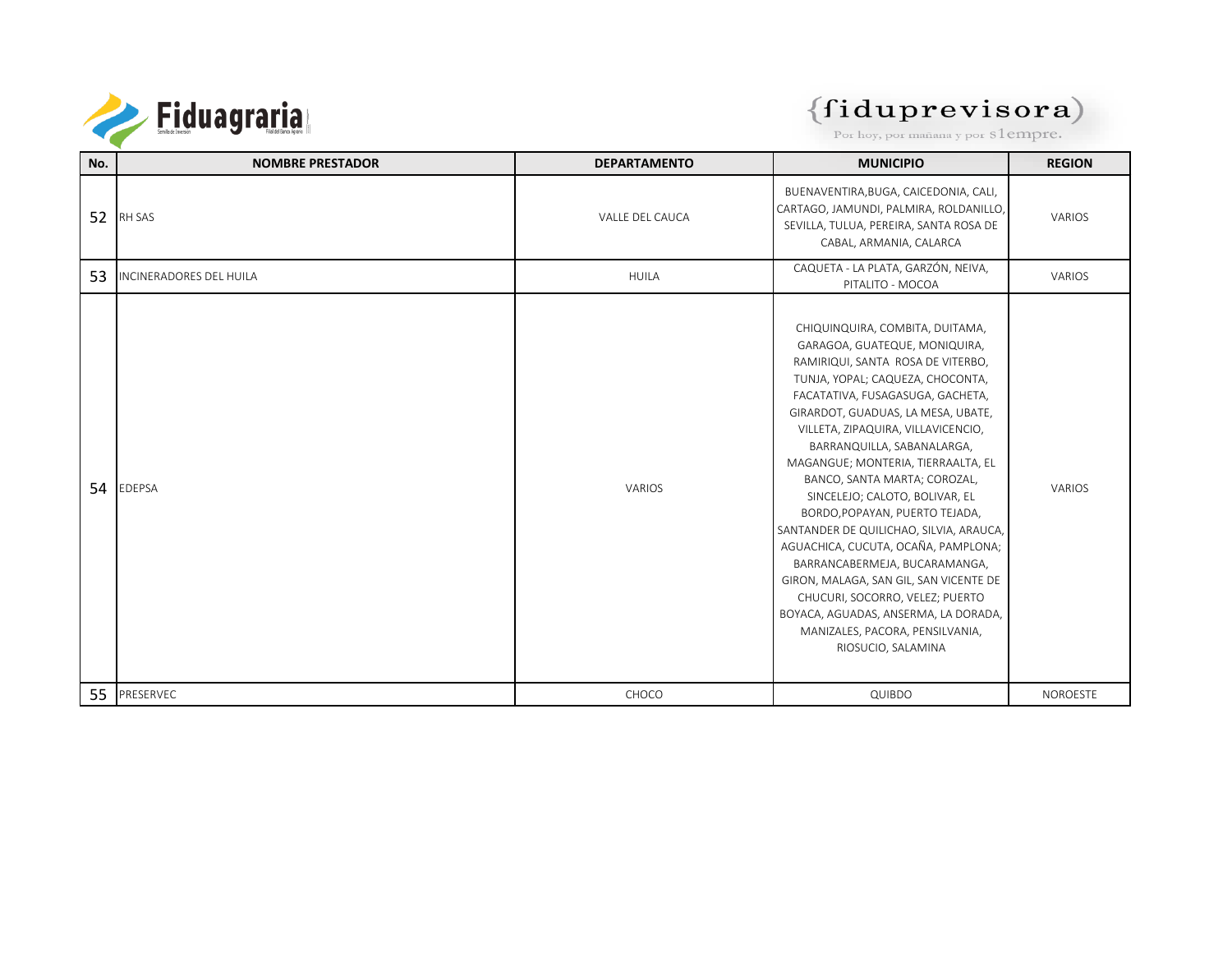

| No. | <b>NOMBRE PRESTADOR</b>                                                            | <b>DEPARTAMENTO</b>                                 | <b>MUNICIPIO</b>                                                                                                                                                                                                                                                                                                                                 | <b>REGION</b>       |
|-----|------------------------------------------------------------------------------------|-----------------------------------------------------|--------------------------------------------------------------------------------------------------------------------------------------------------------------------------------------------------------------------------------------------------------------------------------------------------------------------------------------------------|---------------------|
| 56  | <b>BIOLOGICOS Y CONTAMINADOS SAS</b>                                               | TOLIMA - ANTIOQUIA                                  | ARMERO - GUAYABAL, FRESNO, HONDA,<br>IBAGUÉ, LIBANO, CHAPARRAL, ESPINAL,<br>GUAMO, MELGAR, PURIFICACIÓN, ANDES,<br>APARTADÓ, APARTADÓ, BOLÍVAR, CAUCASIA,<br>JERICO, ANTIOQUIA, MEDELLÍN, PUERTO<br>BERRÍO, PUERTO TRIUNFO, SANTA BARBARA,<br>SANTA FE DE ANTIOQUIA, SANTA ROSA DE<br>OSOS, SANTO DOMINGO, SONSON, TAMESIS,<br>TITIRIBÍ, YAMURAL | VARIOS              |
| 57  | <b>BIORESIDUOS</b>                                                                 | CORDOBA                                             | MONTERIA TIERRALTA                                                                                                                                                                                                                                                                                                                               | <b>VARIOS</b>       |
| 58  | E.S.E. HOSPITAL DEPARTAMENTAL UNIVERSITARIO DEL QUINDIO SAN JUAN DE<br><b>DIOS</b> | QUINDIO                                             | ARMENIA                                                                                                                                                                                                                                                                                                                                          | VIEJO CALDAS        |
| 59  | E.S.E HOSPITAL SAN VICENTE DE ARAUCA                                               | ARAUCA                                              | ARAUCA                                                                                                                                                                                                                                                                                                                                           | ORIENTE             |
| 60  | E.S.E HOSPITAL UNIVERSITARIO SAN JORGE                                             | RISARALDA                                           | PEREIRA                                                                                                                                                                                                                                                                                                                                          | VIEJO CALDAS        |
| 61  | E.S.E. RED SALUD ARMENIA                                                           | QUINDIO                                             | Armenia                                                                                                                                                                                                                                                                                                                                          | VIEJO CALDAS        |
| 62  | E.S.E. HOSPITAL NIÑO JESUS DE BARRANQUILLA                                         | <b>ATLANTICO</b>                                    | BARRANQUILLA                                                                                                                                                                                                                                                                                                                                     | <b>NORTE</b>        |
| 63  | E.S.E HOSPITAL SAN FELIX LA DORADA                                                 | CALDAS                                              | LA DORADA                                                                                                                                                                                                                                                                                                                                        | <b>VIEJO CALDAS</b> |
| 64  | CLINICA MEDILASER S.A.                                                             | Florencia - Cagueta Huila - Neiva Boyacá -<br>Tunja | NEIVA, FLORENCIA, TUNJA                                                                                                                                                                                                                                                                                                                          | CENTRAL             |
| 65  | E.S.E. SALUD PEREIRA                                                               | RISARALDA                                           | PEREIRA                                                                                                                                                                                                                                                                                                                                          | VIEJO CALDAS        |
| 66  | E.S.E. SAMUEL VILLANUEVA VALEST                                                    | MAGDALENA                                           | EL BANCO                                                                                                                                                                                                                                                                                                                                         | <b>NORTF</b>        |
| 67  | E.S.E. HOSPITAL SAN RAFAEL DE LETICIA                                              | AMAZONAS                                            | <b>LETICIA</b>                                                                                                                                                                                                                                                                                                                                   | CENTRAL             |
| 68  | E.S.E. HOSPITAL SALAZAR VILLETA                                                    | CUNDINAMARCA                                        | VILLETA                                                                                                                                                                                                                                                                                                                                          | CENTRAL             |
| 69  | E.S.E. HOSPITAL DEPARTAMENTAL DE SABANALARGA                                       | <b>ATLANTICO</b>                                    | SABANALARGA                                                                                                                                                                                                                                                                                                                                      | <b>NORTE</b>        |
| 70  | E.S.E. HOSPITAL MENTAL RUDECINDO SOTO CUCUTA                                       | NORTE DE SANTANDER                                  | <b>CUCUTA</b>                                                                                                                                                                                                                                                                                                                                    | ORIENTE             |
| 71  | E.S.E HOSPITAL SAN JUAN DE DIOS PAMPLONA                                           | NORTE DE SANTANDER                                  | PAMPLONA                                                                                                                                                                                                                                                                                                                                         | ORIENTE             |
| 72  | COOPERATIVA MEDICA DE SALUD DEL NORTE DE CASANARE IPS<br>"COOMEDICAM"              | CASANARE                                            | PAZ DE ARIPORO                                                                                                                                                                                                                                                                                                                                   | <b>NORTE</b>        |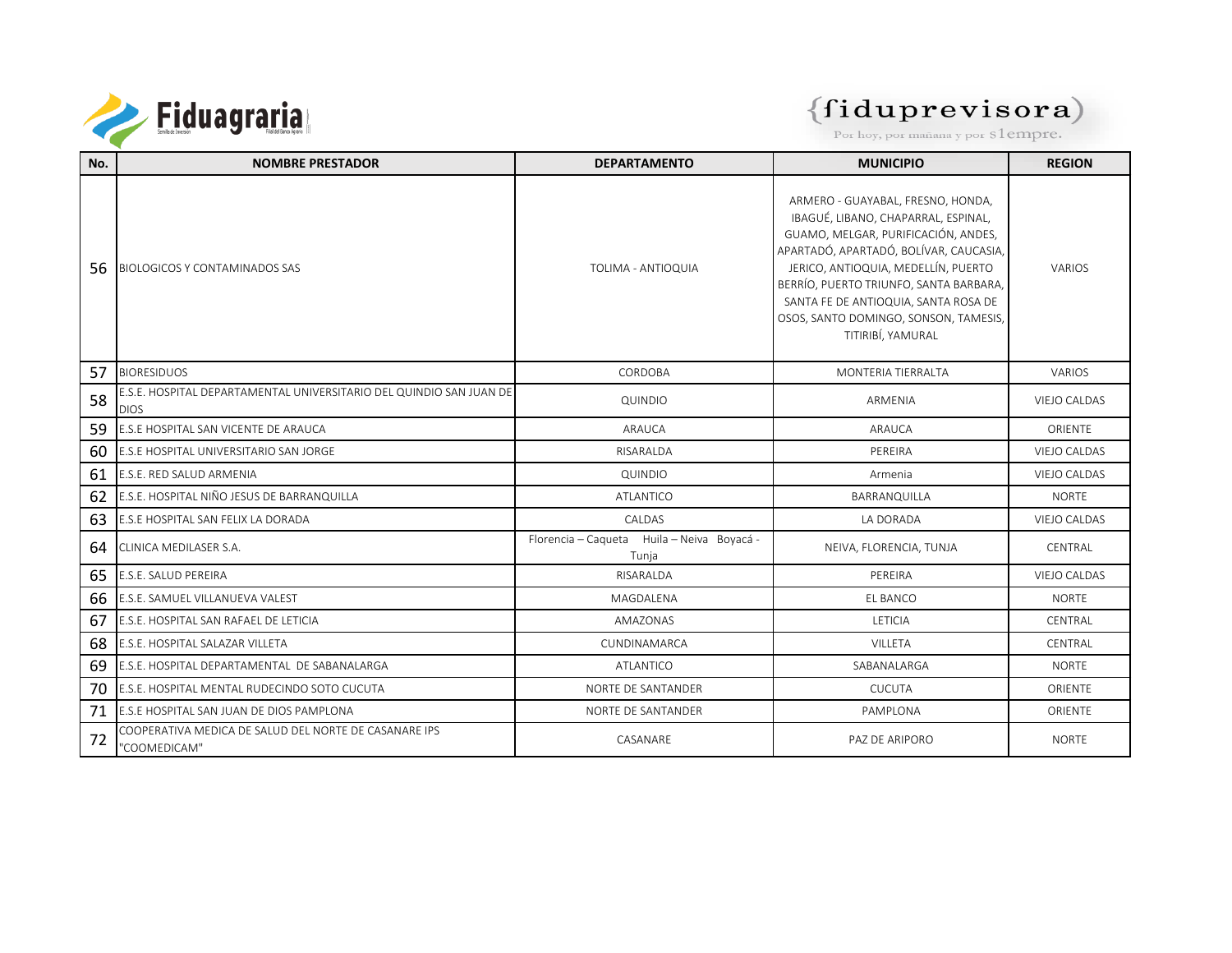

| No. | <b>NOMBRE PRESTADOR</b>                               | <b>DEPARTAMENTO</b>           | <b>MUNICIPIO</b>                                                                                                                                                                                                   | <b>REGION</b>       |
|-----|-------------------------------------------------------|-------------------------------|--------------------------------------------------------------------------------------------------------------------------------------------------------------------------------------------------------------------|---------------------|
| 73. | SERVICIO CARDIOLOGICO DEL LLANO E.U                   | ARAUCA, CUNDINAMARCA Y BOYACA | ARAUCA, CUNDINAMARCA,<br>BOYACA, PAMPLONA, BARRANCABERMEJA,<br>SOCORRO, SAN VICENTE DE CHUCURI,<br>ARAUCA, CUCUTA, BUCARAMANGA,<br>AGUACHICA, VELEZ, SAN GIL, MALAGA,<br>GIRON, OCAÑA, BUCARAMANGA,<br>BUCARAMANGA | CENTRAL             |
| 74  | E.S.E. HOSPITAL EMIRO QUINTERO CAÑIZARES              | NORTE DE SANTANDER            | OCAÑA                                                                                                                                                                                                              | <b>ORIENTE</b>      |
| 75  | HOSPITAL SAN JUAN DE DIOS DE HONDA E.S.E.             | <b>TOLIMA</b>                 | Honda                                                                                                                                                                                                              | <b>VIEJO CALDAS</b> |
| 76  | HOSPITAL SAN RAFAEL DEL ESPINAL TOLIMA                | <b>TOLIMA</b>                 | ESPINAL                                                                                                                                                                                                            | CENTRAL             |
| 77  | E.S.E. HOSPITAL REGIONAL DEL LIBANO                   | <b>TOLIMA</b>                 | <b>LIBANO</b>                                                                                                                                                                                                      | <b>VIEJO CALDAS</b> |
| 78  | HOSPITAL FEDERICO LLERAS ACOSTA                       | <b>TOLIMA</b>                 | <b>IBAGUE</b>                                                                                                                                                                                                      | <b>VIEJO CALDAS</b> |
| 79  | ESE HOSPITAL SAN JOSE DE AGUADAS                      | <b>CALDAS</b>                 | AGUADAS                                                                                                                                                                                                            | VIEJO CALDAS        |
| 80  | E.S.E. HOSPITAL SANTA SOFIA DE CALDAS                 | CALDAS                        | MANIZALES                                                                                                                                                                                                          | <b>VIEJO CALDAS</b> |
| 81  | EMPRESA SOCIAL DEL ESTADO SAN JUAN DE DIOS DE SONSON  | ANTIOQUIA                     | SONSON                                                                                                                                                                                                             | <b>NOROESTE</b>     |
| 82  | HOSPITAL SAN JUAN DE DIOS DE TITIRIBI                 | ANTIOQUIA                     | Titiribi                                                                                                                                                                                                           | <b>NOROESTE</b>     |
| 83  | E.S.E HOSPITAL DE LA CEJA                             | <b>ANTIOQUIA</b>              | LA CEJA                                                                                                                                                                                                            | <b>NOROESTE</b>     |
| 84  | HOSPITAL SAN JUAN DE DIOS SANTA FE ANTIOQUIA          | <b>ANTIOQUIA</b>              | SANTA FE DE ANTIOQUIA                                                                                                                                                                                              | <b>NOROESTE</b>     |
| 85  | HOSPITAL DEPARTAMENTAL SAN ANTONIO PITALITO           | <b>HUILA</b>                  | PITALITO                                                                                                                                                                                                           | CENTRAL             |
| 86  | HOSPITAL UNIVERSITARIO HERNANDO MONCALEANO PERDOMO    | <b>HUILA</b>                  | <b>NEIVA</b>                                                                                                                                                                                                       | CENTRAL             |
| 87  | E.S.E. HOSPITAL UNIVERSITARIO DEPARTAMENTAL DE NARIÑO | Nariño                        | PASTO                                                                                                                                                                                                              | <b>OCCIDENTE</b>    |
| 88  | <b>FUNDACION HOSPITAL SAN JOSE BUGA</b>               | VALLE DEL CAUCA               | <b>GUADALAJARA DE BUGA</b>                                                                                                                                                                                         | <b>OCCIDENTE</b>    |
| 89  | HOSPITAL UNIVERSITARIO FERNANDO TROCONIS              | MAGDALENA                     | SANTA MARTA                                                                                                                                                                                                        | <b>NORTE</b>        |
| 90  | E.S.E HOSPITAL JOSE CAYETANO VASQUEZ                  | <b>BOYACA</b>                 | PUERTO BOYACA                                                                                                                                                                                                      | CENTRAL             |
| 91  | HOSPITAL DE YOPAL E.S.E                               | CASANARF                      | YOPAI                                                                                                                                                                                                              | CENTRAL             |
| 92  | E.S.E. HOSPITAL REGIONAL DE DUITAMA                   | <b>BOYACA</b>                 | <b>DUITAMA</b>                                                                                                                                                                                                     | CENTRAL             |
| 93  | E.S.E. HOSPITAL SANTANDER DE CAICEDONIA               | VALLE DEL CAUCA               | CAICEDONIA                                                                                                                                                                                                         | <b>OCCIDENTE</b>    |
| 94  | HOSPITAL DEPARTAMENTAL TOMÁS URIBE URIBE              | VALLE DEL CAUCA               | TULUA                                                                                                                                                                                                              | <b>OCCIDENTE</b>    |
| 95  | E.S.E. HOSPITAL MUNICIPAL DE ACACIAS                  | <b>META</b>                   | <b>ACACIAS</b>                                                                                                                                                                                                     | CENTRAL             |
| 96  | SOCIEDAD MEDICA CLINICA RIOHACHA S.A.S                | <b>GUAJIRA</b>                | RIOACHA                                                                                                                                                                                                            | <b>NORTF</b>        |
| 97  | E.S.E. HOSPITAL ROSARIO PUMAREJO DE LOPEZ             | CESAR                         | <b>VALLEDUPAR</b>                                                                                                                                                                                                  | <b>NORTF</b>        |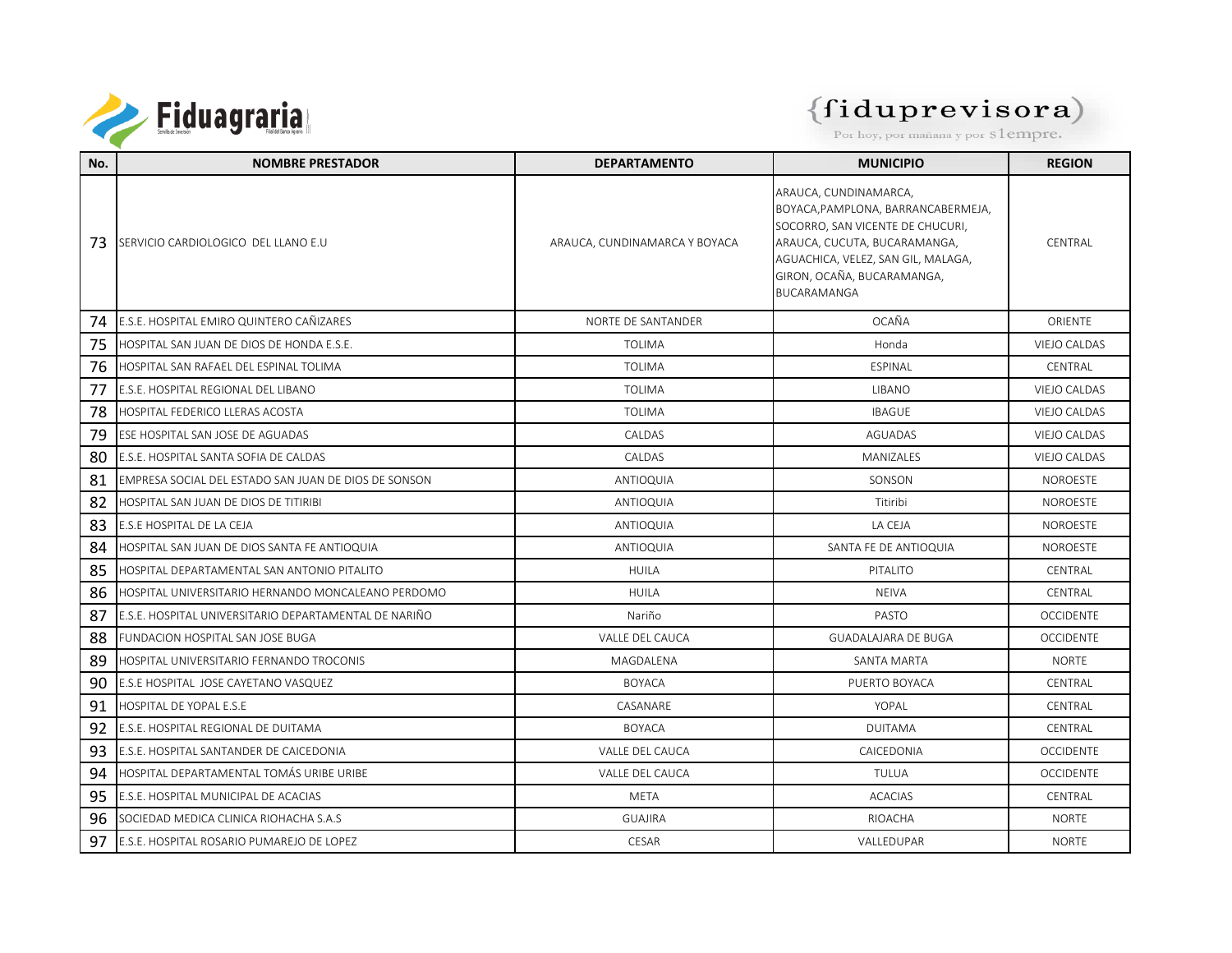

| No.     | <b>NOMBRE PRESTADOR</b>                                                | <b>DEPARTAMENTO</b>                                                                                                                                                                                            | <b>MUNICIPIO</b>                                                                                                                                                                                                | <b>REGION</b>       |
|---------|------------------------------------------------------------------------|----------------------------------------------------------------------------------------------------------------------------------------------------------------------------------------------------------------|-----------------------------------------------------------------------------------------------------------------------------------------------------------------------------------------------------------------|---------------------|
| 98      | HOSPITAL SAN FRANCISCO DE GACHETA                                      | CUNDINAMARCA                                                                                                                                                                                                   | <b>GACHETA</b>                                                                                                                                                                                                  | CENTRAL             |
| 99      | E.S.E. HOSPITAL REGIONAL DE SAN GIL                                    | SANTANDER                                                                                                                                                                                                      | SAN GIL                                                                                                                                                                                                         | ORIENTE             |
|         | 100 E.S.E HOSPITAL REGIONAL DE VELEZ                                   | SANTANDER                                                                                                                                                                                                      | VELEZ                                                                                                                                                                                                           | ORIENTE             |
| 101     | LINDE COLOMBIA SA                                                      | NACIONAL                                                                                                                                                                                                       | NACIONAL                                                                                                                                                                                                        | NACIONAL            |
| 102     | UNIDAD VASCULAR LTDA                                                   | CAUCA                                                                                                                                                                                                          | POPAYAN                                                                                                                                                                                                         | <b>OCCIDENTE</b>    |
|         | 103 UNIDAD INTEGRAL DE SALUD MENTAL SION                               | CESAR                                                                                                                                                                                                          | VALLEDUPAR                                                                                                                                                                                                      | <b>NORTE</b>        |
|         | 104 CENTRO INTEGRAL DE DIAGNOSTICO MEDICO IPS SAS                      | NORTE DE SANTANDER                                                                                                                                                                                             | <b>CUCUTA</b>                                                                                                                                                                                                   | ORIENTE             |
|         | 105 UT. FUNDASALUD IPS                                                 | <b>TOLIMA</b>                                                                                                                                                                                                  | IBAGUE, PUERTO BERRIO, ANTIOQUIA                                                                                                                                                                                | <b>VIEJO CALDAS</b> |
| 106 RTS |                                                                        | ANTIOQUIA, ATLÁNTICO, BOGOTÁ D.C, BOLÍVAR,<br>BOYACÁ, CALDAS, CAUCA, CESAR, CÓRDOBA,<br>CUNDINAMARCA, MAGDALENA, META, NARIÑO,<br>NORTE DE SANTANDER, QUINDÍO, RISARALDA,<br>SANTANDER, SUCRE VALLE DEL CAUCA. | MEDELLÍN, BARRANQUILLA, BOGOTÁ,<br>CARTAGENA, TUNJA, MANIZALES, POPAYÁN,<br>VALLEDUPAR, MONTERÍA, GIRARDOT, SANTA<br>MARTA, VILLAVICENCIO, PASTO, CÚCUTA,<br>ARMENIA, PEREIRA, BUCARAMANGA,<br>SINCELEJO, CALI. | NACIONAL            |
|         | 107 E.S.E. HOSPITAL LOCAL CARTAGENA DE INDIAS                          | <b>BOLIVAR</b>                                                                                                                                                                                                 | CARTAGENA                                                                                                                                                                                                       | <b>NORTE</b>        |
|         | 108 ESE HOSPITAL SAN JOSE DE TIERRALTA                                 | CORDOBA                                                                                                                                                                                                        | TIERRALTA                                                                                                                                                                                                       | <b>NORTE</b>        |
|         | 109 E.S.E. HOSPITAL RAUL OREJUELA BUENO                                | VALLE DEL CAUCA                                                                                                                                                                                                | PALMIRA                                                                                                                                                                                                         | <b>OCCIDENTE</b>    |
|         | 110 E.S.E. HOSPITAL SAN RAFAEL DE CAQUEZA                              | CUNDINAMARCA                                                                                                                                                                                                   | CAQUEZA                                                                                                                                                                                                         | CENTRAL             |
|         | 111 HOSPITAL REGIONAL NUESTRA SEÑORA DE LAS MERCEDES DE COROZAL E.S.E. | <b>SUCRE</b>                                                                                                                                                                                                   | COROZAL                                                                                                                                                                                                         | <b>NORTE</b>        |
|         | 112 E.S.E HOSPITAL SAN RAFAEL DE FUSAGASUGA                            | CUNDINAMARCA                                                                                                                                                                                                   | FUSAGASUGA                                                                                                                                                                                                      | CENTRAL             |
|         | 113 E.S.E. HOSPITAL SAN VICENTE DE PAUL DEL MUNICIO DE FRESNO TOLIMA   | <b>TOLIMA</b>                                                                                                                                                                                                  | FRESNO                                                                                                                                                                                                          | VIEJO CALDAS        |
|         | 114 HOSPITAL SAN JUAN BAUTISTA E.S.E.                                  | <b>TOLIMA</b>                                                                                                                                                                                                  | CHAPARRAL                                                                                                                                                                                                       | CENTRAL             |
| 115     | HOSPITAL SAN ANTONIO DEL GUAMO                                         | <b>TOLIMA</b>                                                                                                                                                                                                  | <b>GUAMO</b>                                                                                                                                                                                                    | CENTRAL             |
| 116     | HOSPITAL PASTEUR MELGAR TOLIMA                                         | <b>TOLIMA</b>                                                                                                                                                                                                  | MELGAR                                                                                                                                                                                                          | CENTRAL             |
|         | 117 E.S.E. HOSPITAL LOCAL SAN JUAN DE DIOS                             | CALDAS                                                                                                                                                                                                         | PENSILVANIA                                                                                                                                                                                                     | VIEJO CALDAS        |
|         | 118 EMPRESA SOCIAL DEL ESTADO HOSPITAL SANTAMARIA                      | ANTIOQUIA                                                                                                                                                                                                      | SANTA BARBARA                                                                                                                                                                                                   | <b>NOROESTE</b>     |
|         | 119 E.S.E HOSPITAL SAN RAFAEL DE SANTO DOMINGO                         | ANTIOQUIA                                                                                                                                                                                                      | SANTO DOMINGO                                                                                                                                                                                                   | <b>NOROESTE</b>     |
|         | 120 ESE HOSPITAL SAN JERONIMO DE MONTERIA                              | CORDOBA                                                                                                                                                                                                        | <b>MONTERIA</b>                                                                                                                                                                                                 | <b>NORTE</b>        |
|         | 121 E.S.E HOSPITAL NIVEL I EL BORDO                                    | CAUCA                                                                                                                                                                                                          | PATIA                                                                                                                                                                                                           | <b>OCCIDENTE</b>    |
|         | 122 E.S.E. HOSPITAL REGIONAL DE MONIQUIRA                              | <b>BOYACA</b>                                                                                                                                                                                                  | Moniquira                                                                                                                                                                                                       | CENTRAL             |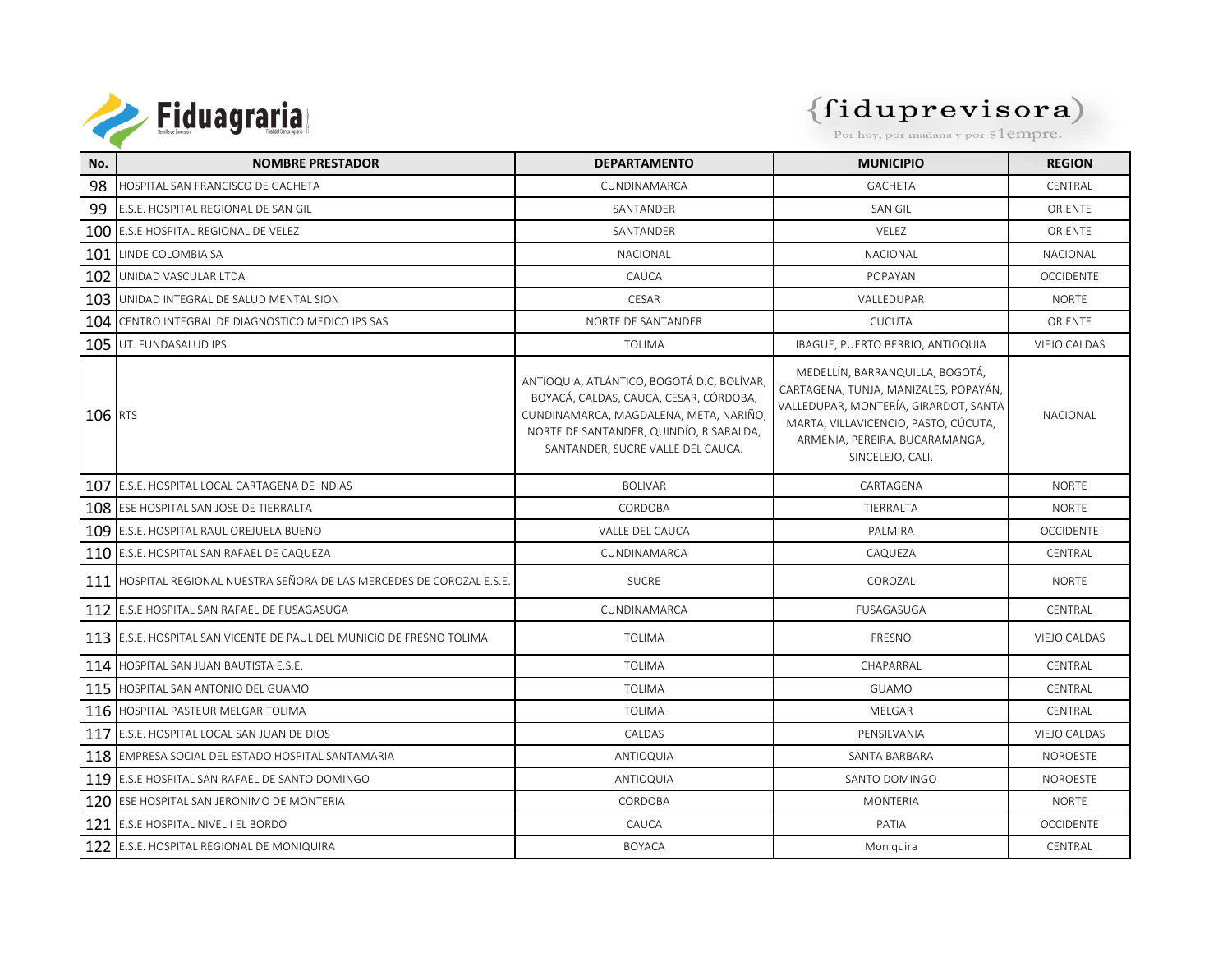

# $\left\{\mathbf{fidup} \mathbf{represent}\ \mathbf{e} \mathbf{visora}\right\}$  Por hoy, por mañana y por s $1$ empre.

| No. | <b>NOMBRE PRESTADOR</b>                                         | <b>DEPARTAMENTO</b>                                                                                                                                  | <b>MUNICIPIO</b>                                                                                                                                                                                                                                                                 | <b>REGION</b>       |
|-----|-----------------------------------------------------------------|------------------------------------------------------------------------------------------------------------------------------------------------------|----------------------------------------------------------------------------------------------------------------------------------------------------------------------------------------------------------------------------------------------------------------------------------|---------------------|
|     | 123 HOSPITAL SAN VICENTE RAMIRIQUI                              | <b>BOYACA</b>                                                                                                                                        | RAMIRIQUI                                                                                                                                                                                                                                                                        | CENTRAL             |
|     | 124 E.S.E. HOSPITAL DE LA SAMARITANA                            | CUNDINAMARCA                                                                                                                                         | ZIPAQUIRA - BOGOTA                                                                                                                                                                                                                                                               | CENTRAL             |
|     | 125 FRESENIUS MEDICAL CARE                                      | CUNDINAMARCA                                                                                                                                         | MEDELLÍN BARRANQUILLA BOGOTÁ<br>CARTAGENA TUNJA MANIZALES POPAYÁN<br>VALLEDUPAR MONTERÍA GIRARDOT NEIVA<br>SANTA MARTA VILLAVICENCIO ARMENIA<br>PEREIRA FLORIDABLANCA SINCELEJO IBAGUÉ<br>CALI                                                                                   | CENTRAL             |
|     | 126 HOSPITAL DEPARTAMENTAL MARIO CORREA RENGIFO                 | VALLE DEL CAUCA                                                                                                                                      | CALI                                                                                                                                                                                                                                                                             | <b>OCCIDENTE</b>    |
|     | 127 E.S.E. HOSPITAL UNIVERSITARIO DEL CARIBE                    | <b>BOLIVAR</b>                                                                                                                                       | CARTAGENA                                                                                                                                                                                                                                                                        | <b>NORTE</b>        |
|     | 128 HOSPITAL DEPARTAMENTAL DE GRANADA E.S.E.                    | <b>META</b>                                                                                                                                          | <b>GRANADA</b>                                                                                                                                                                                                                                                                   | CENTRAL             |
|     | 129 CLINICA DE OFTALMOLOGÍA SAN DIEGO S.A                       | <b>ANTIOQUIA</b>                                                                                                                                     | Medellin                                                                                                                                                                                                                                                                         | <b>NOROESTE</b>     |
|     | 130 E.S.E. HOSPITAL ESPECIALIZADO GRANJA INTEGRAL LERIDA TOLIMA | <b>TOLIMA</b>                                                                                                                                        | LERIDA                                                                                                                                                                                                                                                                           | <b>VIEJO CALDAS</b> |
| 131 | E.S.E. HOSPITAL LA CANDELARIA-MAGDALENA                         | MAGDALENA                                                                                                                                            | EL BANCO                                                                                                                                                                                                                                                                         | <b>NORTE</b>        |
|     | 132 EMPRESA SOCIAL DEL ESTADO IMSALUD                           | NORTE DE SANTANDER                                                                                                                                   | <b>CUCUTA</b>                                                                                                                                                                                                                                                                    | ORIENTE             |
|     | 133 E.S.E. CARMEN EMILIA OSPINA                                 | <b>HUILA</b>                                                                                                                                         | <b>NEIVA</b>                                                                                                                                                                                                                                                                     | CENTRAL             |
|     | 134 CENTRO DE INVESTIGACIONES MEDICAS DE ANTIOQUIA "CIMA"       | ANTIOQUIA                                                                                                                                            | MEDELLIN                                                                                                                                                                                                                                                                         | <b>NOROESTE</b>     |
|     | 135 E.S.E. ALEJANDRO PROSPERO REVEREND                          | MAGDALENA                                                                                                                                            | <b>SANTA MARTA</b>                                                                                                                                                                                                                                                               | <b>NORTE</b>        |
|     | 136 HOSPITAL COMUNAL MALVINAS                                   | CAQUETA                                                                                                                                              | <b>FLORENCIA</b>                                                                                                                                                                                                                                                                 | CENTRAL             |
|     | 137 E.S.E. JAIME ALVARADO Y CASTILLA                            | ARAUCA                                                                                                                                               | ARAUCA                                                                                                                                                                                                                                                                           | ORIENTE             |
|     | 138 HOSPITAL LUIS ABLANQUE DE LA PLATA E.S.E                    | VALLE DEL CAUCA                                                                                                                                      | BUENAVENTURA                                                                                                                                                                                                                                                                     | <b>OCCIDENTE</b>    |
|     | 139 ICAJA DE COMPENSACIÓN FAMILIAR COLSUBSIDIO                  | ANTIOQUIA, ATLANTICO, BOLÍVAR, BOYACÁ,<br>CALDAS, CASANARE, CUNDINAMARCA, HUILA,<br>MAGDALENA, META, QUINDÍO, RISARALDA,<br>TOLIMA, VALLE DEL CAUCA. | MEDELLÍN, APARTADO, BELLO, ENVIGADO,<br>ITAGÜÍ, RIONEGRO, SABANETA,<br>BARRANQUILLA, CARTAGENA,<br>CHIQUINQUIRÁ, SOGAMOSO, DUITAMA,<br>TUNJA, MANIZALES, YOPAL, BOGOTÁ, NEIVA,<br>SANTA MARTA, ACACIAS, ARMENIA, PEREIRA,<br>ESPINAL, MELGAR, IBAGUÉ, CALI, CARTAGO,<br>PALMIRA. | <b>VARIOS</b>       |
|     | 140 E.S.E. HOSPITAL SAN JUAN DE DIOS DE YARUMAL                 | <b>ANTIOQUIA</b>                                                                                                                                     | YARUMAL                                                                                                                                                                                                                                                                          | <b>NOROESTE</b>     |
|     | 141 E.S.E. HOSPITAL DEPARTAMENTAL SAN VICENTE DE PAUL DE GARZON | <b>HUILA</b>                                                                                                                                         | GARZON                                                                                                                                                                                                                                                                           | CENTRAL             |
|     | 142 E.S.E. HOSPITAL DEPARTAMENTAL MARIA INMACULADA              | CAQUETA                                                                                                                                              | <b>FLORENCIA</b>                                                                                                                                                                                                                                                                 | CENTRAI             |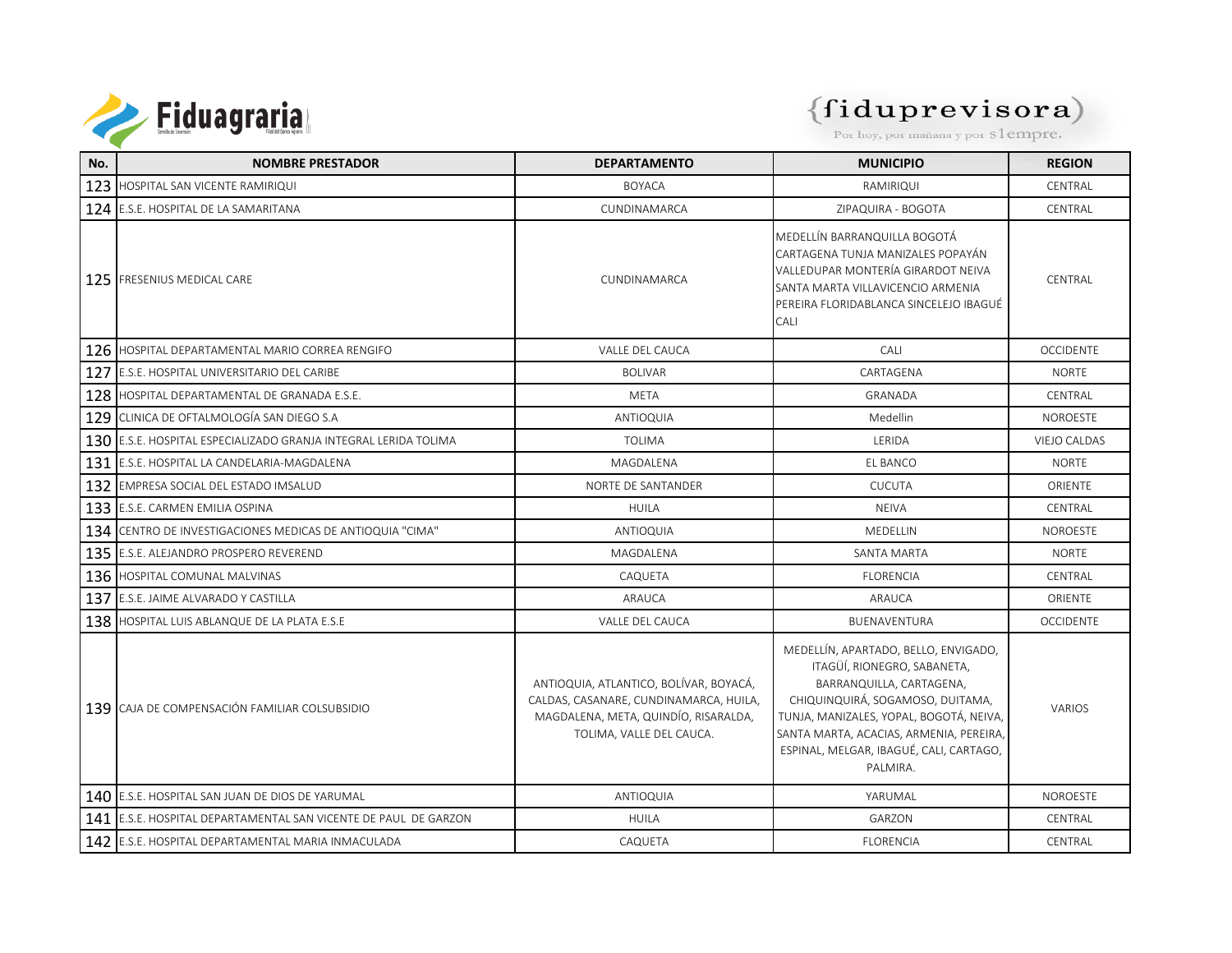

| No. | <b>NOMBRE PRESTADOR</b>                                                | <b>DEPARTAMENTO</b> | <b>MUNICIPIO</b>                                                                                                                                                                                                                                                                                                                                                                                           | <b>REGION</b>    |
|-----|------------------------------------------------------------------------|---------------------|------------------------------------------------------------------------------------------------------------------------------------------------------------------------------------------------------------------------------------------------------------------------------------------------------------------------------------------------------------------------------------------------------------|------------------|
|     | 143 E.S.E. HOSPITAL JOSE MARIA HERNANDEZ                               | PUTUMAYO            | <b>MOCOA</b>                                                                                                                                                                                                                                                                                                                                                                                               | <b>OCCIDENTE</b> |
|     | 144 E.S.E. HOSPITAL REGIONAL DE AGUACHICA JOSE DAVID PADILLA VILLAFAÑE | <b>CESAR</b>        | <b>AGUACHICA</b>                                                                                                                                                                                                                                                                                                                                                                                           | <b>ORIENTE</b>   |
|     | 145 E.S.E. HOSPITAL REGIONAL DEL MAGDALENA MEDIO                       | SANTANDER           | BARRANCABERMEJA                                                                                                                                                                                                                                                                                                                                                                                            | ORIENTE          |
|     | 146 SALUD LLANOS IPS LTDA                                              | VARIOS              | ACACIAS, CAQUEZA, FACATATIVA,<br>FUSAGASUGA, GACHETA, GIRARDOT,<br>GRANADA, GUADUAS, LA MESA, UBATE,<br>VILLAVICENCIO, VILLETA, YOPLA, ZIPAQUIRA,<br>ESPINAL Y GUAMO                                                                                                                                                                                                                                       | VARIOS           |
|     | 147 IPS SALUD Y VIDA IPS S.A.S.                                        | VARIOS              | <b>VARIOS</b>                                                                                                                                                                                                                                                                                                                                                                                              | <b>VARIOS</b>    |
|     | <b>148 LABORATORIO LORENA VEJARANO SAS</b>                             | VARIOS              | SILVIA, BORDO CARTAGO, CUACA,<br>ROLDANILLO, TUQUERRES, BOLIVAR,<br>TUMACO, TULUA, POPAYAN CALOTO VALLE<br>PALMIRA, BUENAVENTURA, LA UNION,<br>IPIALES, BUGA, CALI, MOCOA SANTANDER DE<br>QUILICHAO, SEVILLA, CALI, PUERTO TEJADA,<br>CALI, PAMPLONA BARRANCABERMEJA<br>SOCORRO SAN VICENTE DE CHUCURI,<br>ARAUCA, CUCUTA, BUCARAMANGA,<br>AGUACHICA, VELEZ SAN GIL, MALAGA,<br>GIRON, OCAÑA, BUCARAMANGA. | <b>NACIONAL</b>  |
|     | 149 ORIGEN S.A.S E.S.P                                                 | AMAZONAS            | LETICIA                                                                                                                                                                                                                                                                                                                                                                                                    | CENTRAL          |
|     | 150 CEPAIN IPS S.A.S.                                                  | CUNDINAMARCA        | ACACIAS, VILLAVICENCIO, YOPAL, CAQUEZA,<br>FACATATIVA, FUSAGASUHA, GACHETA,<br>GIRARDOT, LA MESA, UBATE, VILLETA,<br>ZIPAQUIRÁ, GUADUAS, SINCELEJO, SAN<br>ANDRES, RIOHACHA, VALLEDUPAR, SANTA<br>MARTA, CARTAGENA, BARRANQUILLA                                                                                                                                                                           | <b>VARIOS</b>    |
| 151 | <b>CLINICA MEDICENTER FICUBO LTDA</b>                                  | CASANARE            | YOPAL                                                                                                                                                                                                                                                                                                                                                                                                      | CENTRAL          |
| 152 | CLINICA DE NUESTRA SEÑORA DE LA PAZ                                    | CUNDINAMARCA        | <b>BOGOTA</b>                                                                                                                                                                                                                                                                                                                                                                                              | CENTRAL          |
|     | 153 HOSPITAL REINA SOFIA DE ESPAÑA DE LERIDA TOLIMA                    | <b>TOLIMA</b>       | LERIDA                                                                                                                                                                                                                                                                                                                                                                                                     | CENTRAL          |
|     | 154 ESE HOSPITAL DIVINO NIÑO                                           | VALLE DEL CAUCA     | <b>GUADALAJARA DE BUGA</b>                                                                                                                                                                                                                                                                                                                                                                                 | <b>OCCIDENTE</b> |
|     | 155 E.S.E. HOSPITAL SAN JOSE DE GUADUAS                                | CUNDINAMARCA        | <b>GUADUAS</b>                                                                                                                                                                                                                                                                                                                                                                                             | CENTRAL          |
|     | 156 EMPRESA SOCIAL DEL ESTADO METROSALUD                               | ANTIOQUIA           | Medellin                                                                                                                                                                                                                                                                                                                                                                                                   | <b>NOROESTE</b>  |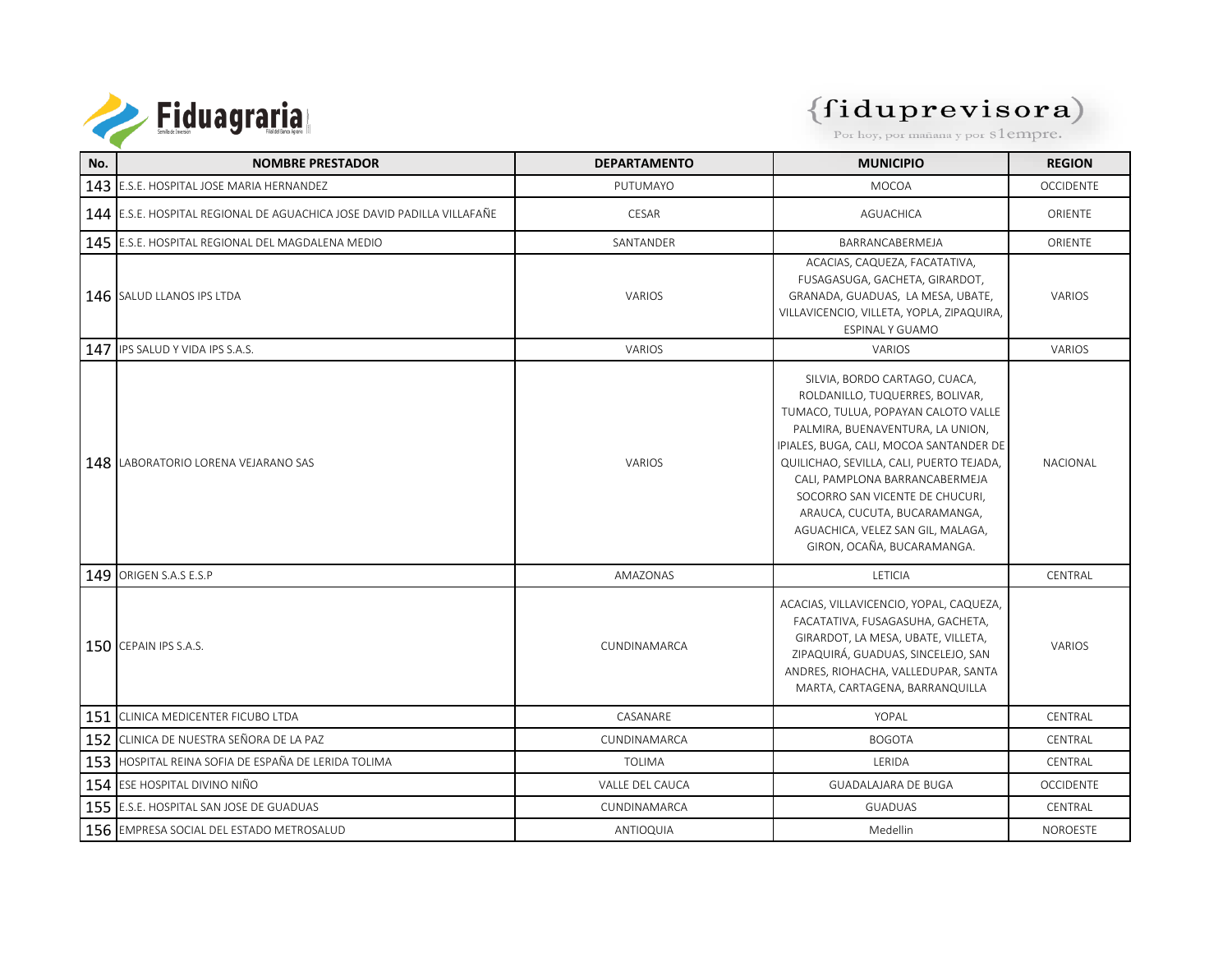

# $\left\{\mathbf{fidup} \mathbf{represent}\ \mathbf{e} \mathbf{visora}\right\}$  Por hoy, por mañana y por s $1$ empre.

| No. | <b>NOMBRE PRESTADOR</b>                                                 | <b>DEPARTAMENTO</b>    | <b>MUNICIPIO</b>                                                                                  | <b>REGION</b>       |
|-----|-------------------------------------------------------------------------|------------------------|---------------------------------------------------------------------------------------------------|---------------------|
| 157 | INSTITUTO NEUROPSIQUIATRICO NUESTRA SEÑORA DEL CARMEN INSECAR<br>S.A.S. | MAGDALENA              | SANTA MARTA                                                                                       | <b>NORTE</b>        |
|     | 158 CLINICA NUESTRA SEÑORA DE LA PAZ 2                                  | CUNDINAMARCA           | <b>BOGOTA</b>                                                                                     | CENTRAL             |
|     | 159 ESE HOSPITAL SAN RAFAEL DE ITAGUI                                   | <b>ANTIOQUIA</b>       | Itaguí                                                                                            | <b>NOROESTE</b>     |
|     | 160 NUEVA ESE HOSPITAL SAN RAFAEL JERICO                                | ANTIOQUIA              | Jerico                                                                                            | NOROESTE            |
|     | 161 E.S.E. HOSPITAL MENTAL UNIVERSITARIO DE RISARALDA                   | RISARALDA              | PEREIRA                                                                                           | <b>VIEJO CALDAS</b> |
| 162 | HOSPITAL FRANCISCO DE PAULA SANTANDER                                   | CAUCA                  | SANTANDER DE QUILICHAO                                                                            | <b>OCCIDENTE</b>    |
|     | 163 INSTITUTO NACIONAL DE CANCEROLOGIA                                  | CUNDINAMARCA           | <b>BOGOTA</b>                                                                                     | <b>NACIONAL</b>     |
|     | 164 ODONTOCLINICAS MR S.A.                                              | CAQUETA                | <b>FLORENCIA</b>                                                                                  | CENTRAI             |
|     | 165 ARMONY CLINICA DE ESTETICA Y CIRUGIA PLASTICA LTDA                  | CALDAS                 | LA DORADA                                                                                         | VIEJO CALDAS        |
|     | 166 JUNION TEMPORAL ONCOHEMATOLOGICA INTEGRAL DEL CARIBE                | <b>ATLANTICO</b>       | BARRANQUILLA                                                                                      | <b>NORTE</b>        |
| 167 | CLINICA SAN FRANCISCO S.A.                                              | VALLE DEL CAUCA        | TULUA                                                                                             | <b>OCCIDENTE</b>    |
|     | 168 GRUPO EMPRESARIAL SALUD POSITIVA                                    | CUNDINAMARCA           | <b>BOGOTA</b>                                                                                     | CENTRAL             |
|     | 169 ESE HOSPITAL GENERAL DE MEDELLIN LUZ CASTRO DE GUTIERREZ 2          | <b>ANTIOQUIA</b>       | MEDELLIN                                                                                          | <b>NOROFSTE</b>     |
|     | 170 IPS WM BIENESTAR INTEGRAL                                           | <b>NACIONAL</b>        | <b>NACIONAL</b>                                                                                   | <b>NACIONAL</b>     |
| 171 | <b>DISTRIBUIDORA GLX S.A.S.</b>                                         | NACIONAL               | <b>NACIONAL</b>                                                                                   | <b>VARIOS</b>       |
|     | 172 PROFAMILIA                                                          | CUNDINAMARCA           | BOGOTÁ, MEDELLÍN, MONTERÍA, CÚCUTA,<br>IBAGUÉ, JAMUNDÍ, TUNJA, BUCARAMANGA,<br>PEREIRA Y POPAYÁN. | CENTRAL             |
|     | 173 HOSPITAL ISMAEL ROLDAN VALENCIA                                     | CHOCO                  | QUIBDO                                                                                            | <b>NOROESTE</b>     |
|     | 174 CYASAS                                                              | CUNDINAMARCA           | <b>BOGOTA</b>                                                                                     | CENTRAL             |
|     | 175 SERVICLINICOS DROMEDICA S.A.                                        | SANTANDER              | BUCARAMANGA                                                                                       | ORIENTE             |
|     | 176 CENTRO MEDICO IP SALUD SAS IP SALUD SAS                             | <b>VALLE DEL CAUCA</b> | CALI                                                                                              | <b>OCCIDENTE</b>    |
| 177 | MEDICINA INTENSIVA DEL TOLIMA S.A.                                      | <b>TOLIMA</b>          | <b>HONDA</b>                                                                                      | <b>VIEJO CALDAS</b> |
|     | 178 CENTRO DE IMÁGENES DIAGNOSTICAS SANTA MARTA S.A.S                   | MAGDALENA              | SANTA MARTA                                                                                       | <b>NORTE</b>        |
|     | 179 SERVICIOS ESPECIALES DE SALUD DE CALDAS SES                         | CALDAS                 | MANIZALES                                                                                         | VIEJO CALDAS        |
|     | 180 SANAMEDIC SOCIEDAD POR ACCIONES SIMPLIFICADA SAS                    | NORTE DE SANTANDER     | OCAÑA                                                                                             | <b>ORIENTE</b>      |
|     | 181 SOLUCIONES INTEGRALES EN SALUD AURUM MEDICAL SAS                    | CUNDINAMARCA           | <b>BOGOTA</b>                                                                                     | CENTRAL             |
|     | 182 ASISTENCIA MEDICA INMEDIATA AMEDI S.A.S                             | CESAR                  | BARRANQUILLA, VALLEDUPAR                                                                          | <b>NORTE</b>        |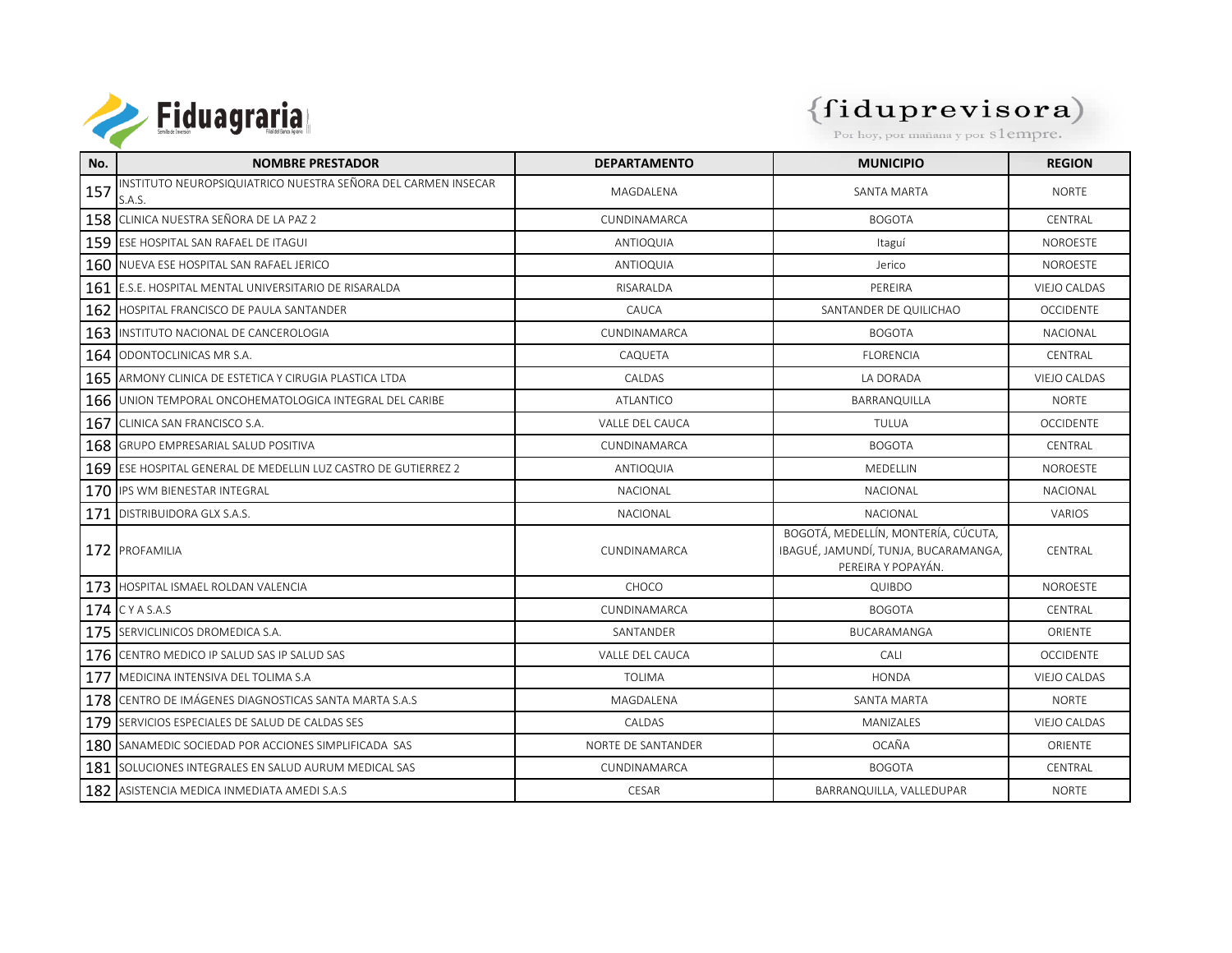

#### $(fiduprevisora)$

Por hoy, por mañana y por S1empre.

| No. | <b>NOMBRE PRESTADOR</b>       | <b>DEPARTAMENTO</b> | <b>MUNICIPIO</b>                                                                                               | <b>REGION</b>    |
|-----|-------------------------------|---------------------|----------------------------------------------------------------------------------------------------------------|------------------|
|     | $183$ DAVITA S.A.S.           | CUNDINAMARCA        | BUCARAMANGA, CALI, BOGOTÁ CÚCUTA,<br>ITAGUÍ , MEDELLÍN MONTERÍA, RIOHACHA,<br>BARRANQUILLA, SOLEDAD Y POPAYAN. | NACIONAL         |
|     | 184 IPS PUENTE DEL MEDICO SAS | <b>NARIÑO</b>       | <b>TUMACO</b>                                                                                                  | <b>OCCIDENTE</b> |
|     | 185 TRANS HEALTH S.A.S.       | CALDAS              | MANIZALES, AGUADAS, ANSERMA, LA<br>DORADA, PACORA, PENSILVANIA, SALAMINA,<br>RIO SUCIO.                        | VARIOS           |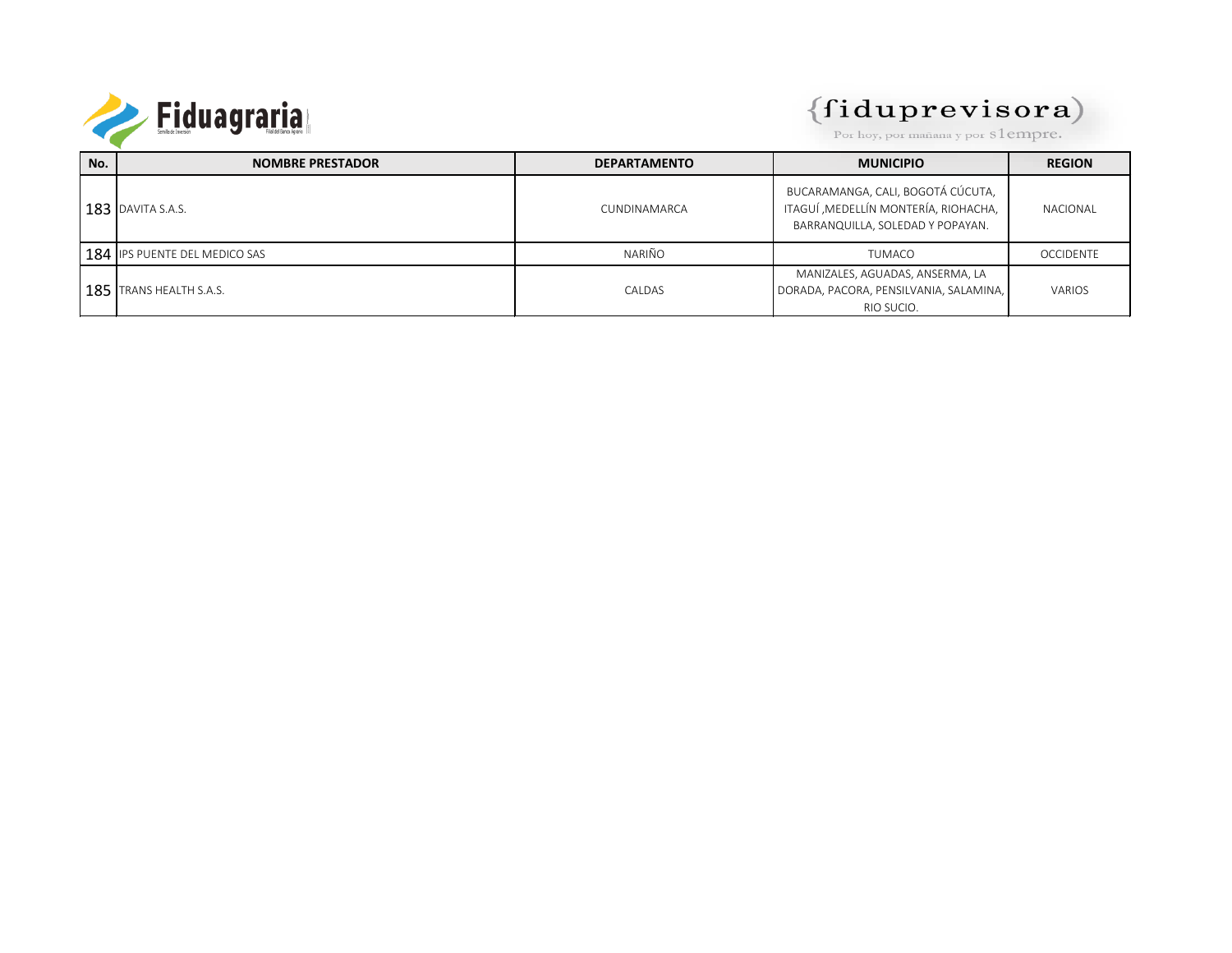

| No. | <b>NOMBRE PRESTADOR</b>                      | <b>DEPARTAMENTO</b> | <b>MUNICIPIO</b>                           | <b>REGION</b> |
|-----|----------------------------------------------|---------------------|--------------------------------------------|---------------|
|     |                                              |                     | ACACIAS, AGUACHICA, AGUADAS, ANDES,        |               |
|     |                                              |                     | ANSERMA, APARTADO, ARAUCA, ARMENIA,        |               |
|     |                                              |                     | ARMERO-GUAYABAL, BARRANCABERMEJA,          |               |
|     |                                              |                     | BARRANQUILLA, BOGOTÁ D.C, BOLÍVAR          |               |
|     |                                              |                     | ANTIOQUIA, BUCARAMANGA,                    |               |
|     |                                              |                     | BUENAVENTURA, BUGA, CAICEDONIA,            |               |
|     |                                              |                     | CALARCA, CALI, CALOTO, CAQUEZA,            |               |
|     |                                              |                     | CARTAGENA, CARTAGO, CAUCA, CAUCASIA,       |               |
|     |                                              |                     | CHAPARRAL, CHIQUINQUIRÁ, CHOCONTÁ,         |               |
|     |                                              |                     | COMBITA, COROZAL, CÚCUTA, DUITAMA, EL      |               |
|     |                                              |                     | BANCO, EL BORDO, ESPINAL, FACATATIVÁ,      |               |
|     |                                              |                     | FLORENCIA, FRESNO, FUSAGASUGÁ,             |               |
|     |                                              |                     | GACHETA, GARAGOA, GARZON, GIRARDOT,        |               |
|     |                                              |                     | GIRÓN, GRANADA, GUADUAS, GUAMO,            |               |
|     |                                              |                     | GUATEQUE, HONDA, IBAGUÉ, IPIALES,          |               |
|     |                                              |                     | ITAGUÍ, ITSMINA, JAMUNDÍ, JERICÓ, LA CEJA, |               |
|     |                                              |                     | LA DORADA, LA MESA, LA PLATA, LA UNIÓN,    |               |
|     |                                              |                     | LETICIA, LÍBANO, MAGANGUÉ, MÁLAGA,         |               |
|     | 186 CLEANER S. A.                            | VALLE DEL CAUCA     | MANIZALES, MEDELLÍN, MELGAR, MOCOA         | NACIONAL      |
|     |                                              |                     | MONIQUIRÁ, MONTERÍA, NEIVA, OCAÑA,         |               |
|     |                                              |                     | PACORA, PALMIRA, PAMPLONA, PASTO, PAZ      |               |
|     |                                              |                     | DE ARIPORO, PENSILVANIA, PEREIRA,          |               |
|     |                                              |                     | PITALITO, POPAYAN, PUERTO BERRIO,          |               |
|     |                                              |                     | PUERTO BOYACÁ, PUERTO TEJADA, PUERTO       |               |
|     |                                              |                     | TRIUNFO, PURIFICACIÓN, QUIBDÓ,             |               |
|     |                                              |                     | RAMIRIQUÍ, RIOHACHA, RIOSUCIO,             |               |
|     |                                              |                     | ROLDANILLO, SABANALARGA, SALAMINA,         |               |
|     |                                              |                     | SAN ANDRÉS ISLAS, SAN GIL, SAN VICENTE DE  |               |
|     |                                              |                     | CHUCURI, SANTA BARBARA, SANTA FE DE        |               |
|     |                                              |                     | ANTIOQUIA, SANTA MARTA, SANTA ROSA DE      |               |
|     |                                              |                     | CABAL, SANTA ROSA DE OSOS, SANTA ROSA      |               |
|     |                                              |                     | DE VITERBO, SANTANDER DE QUILICHAO,        |               |
|     |                                              |                     | SANTO DOMINGO, SEVILLA, SILVIA,            |               |
|     |                                              |                     | SINCELEJO, SOCORRO, SOGAMOSO, SONSON,      |               |
|     |                                              |                     | TÁMESIS, TIERRALTA, TITIRIBI, TULUA,       |               |
|     |                                              |                     | TUMACO, TUNJA, TUQUERRES, UBATÉ,           |               |
|     |                                              |                     | VALLEDUPAR, VELEZ, VILLAVICENCIO,          |               |
| 187 | E.S.E. HOSPITAL LA DIVINA MISERICORDIA       | <b>BOLIVAR</b>      | MAGANGUE                                   | <b>NORTE</b>  |
|     | 188 ONCOLOGOS DEL OCCIDENTE SOCIEDAD ANÓNIMA | QUINDIO             | ARMENIA, PEREIRA, MANIZALES, CARTAGO       | VIEJO CALDAS  |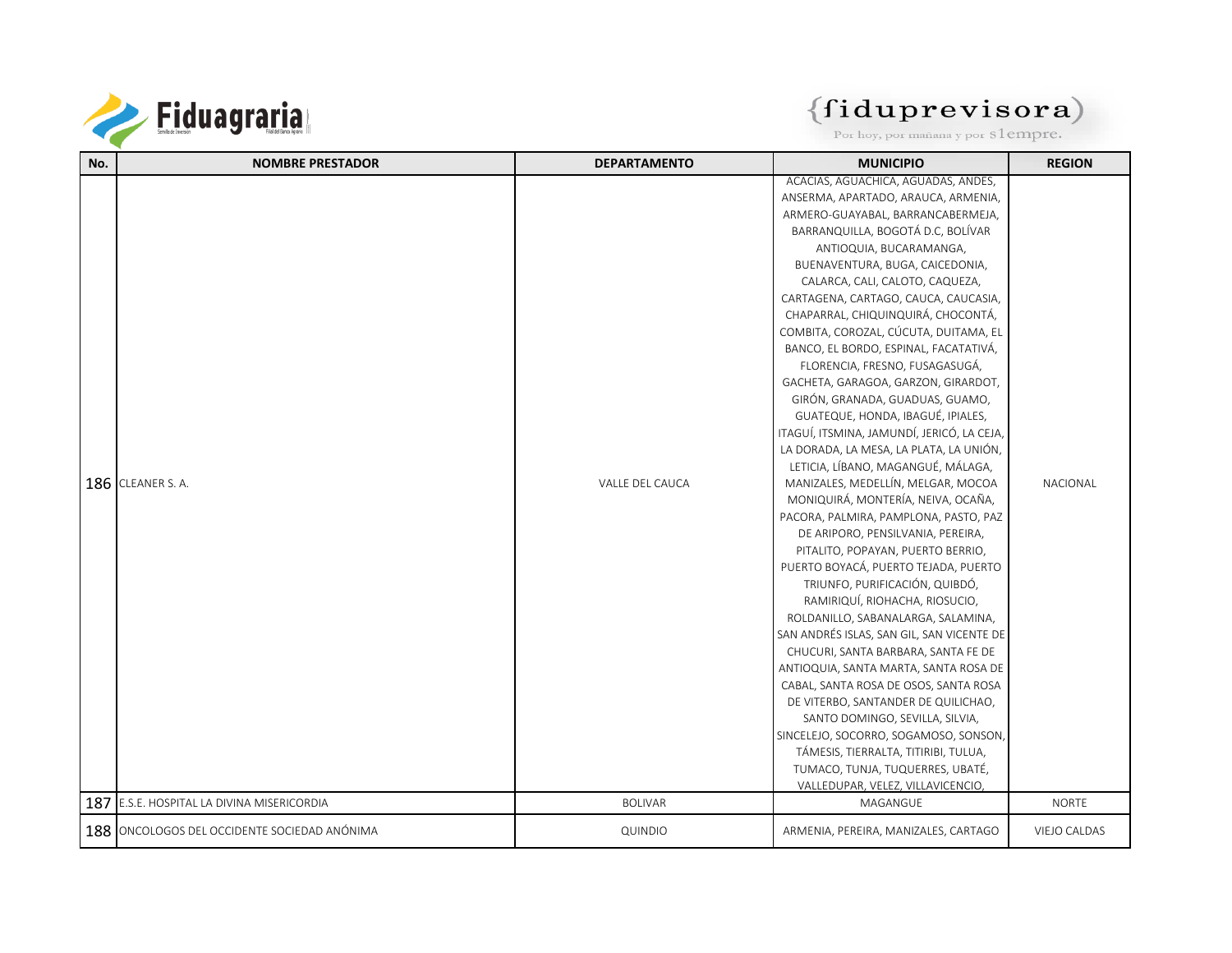

| No. | <b>NOMBRE PRESTADOR</b>                                               | <b>DEPARTAMENTO</b> | <b>MUNICIPIO</b>                                         | <b>REGION</b>       |
|-----|-----------------------------------------------------------------------|---------------------|----------------------------------------------------------|---------------------|
|     | 189 CLINICA DE OFTALMOLOGIA SAN DIEGO CUCUTA                          | NORTE DE SANTANDER  | <b>CUCUTA</b>                                            | ORIENTE             |
|     | 190 LINEA MEDICA                                                      | CUNDINAMARCA        | <b>BOGOTA</b>                                            | CENTRAL             |
|     | 191 ESE HOSPITAL PSIQUIATRICO SAN CAMILO                              | SANTANDER           | BUCARAMANGA                                              | ORIENTE             |
|     | 192 AMBULANCIAS MEDICAS DE ATLANTICO S.A.S.                           | <b>ATLANTICO</b>    | Todos los municipios de los departamentos<br>mencionados | <b>NORTE</b>        |
|     | 193 SALVI LTDA                                                        | <b>NARIÑO</b>       | TUQUERRES, TUMACO, PASTO, LA UNION,<br><b>IPIALES</b>    | <b>VARIOS</b>       |
|     | 194 CENTRO DE RADIOLOGIA ELISA CLARA R.F. S.A.S.                      | CESAR               | VALLEDUPAR                                               | <b>NORTE</b>        |
|     | 195 SOCIEDAD DE SERVICIOS OCULARES S.A.S - OPTISALUD                  | CASANARE            | YOPAL                                                    | CENTRAL             |
|     | <b>196 IMEDIAGNOSTICA TECMEDI TECNOLOGIA MEDICA DIAGNOSTICA S.A.S</b> | <b>BOYACA</b>       | <b>DUITAMA</b>                                           | <b>CFNTRAI</b>      |
|     | 197 RED DE SALUD DE LADERA EMPRESA SOCIAL DEL ESTADO                  | VALLE DEL CAUCA     | CALI                                                     | <b>OCCIDENTE</b>    |
|     | 198 CLINICA BUENOS AIRES SAS                                          | CESAR               | VALLEDUPAR                                               | <b>NORTE</b>        |
|     | 199 ESE HOSPITAL SAGRADO CORAZON DE JESUS                             | PUTUMAYO            | <b>VALLE DEL GUAMUEZ</b>                                 | <b>OCCIDENTE</b>    |
|     | 200 CLINICA EL ROSARIO                                                | ANTIOQUIA           | <b>MEDELLIN</b>                                          | <b>NOROESTE</b>     |
|     | 201 MEDICORPUS CENTRO DE ORTEPEDIA Y CIRUGIA PLASTICA LTDA.           | CALDAS              | LA DORADA                                                | <b>VIEJO CALDAS</b> |
|     | 202 RAYOS X DEL HUILA S.A.S                                           | <b>NEIVA</b>        | <b>HUILA</b>                                             | CENTRAL             |
|     | 203 SANAR CLINICA DE HERIDAS S.A.S.                                   | <b>HUILA</b>        | <b>NEIVA</b>                                             | <b>CFNTRAI</b>      |
|     | 204 SUBRED INTEGRADA DE SERVICIOS DE SALUD SUR E.S.E.                 | CUNDINAMARCA        | <b>BOGOTA</b>                                            | CENTRAL             |
|     | 205 SUBRED INTEGRADA DE SERVICIOS DE SALUD SUR OCCIDENTE ESE          | <b>BOGOTA</b>       | <b>BOGOTA</b>                                            | CENTRAL             |
|     | 206 SUBRED INTEGRADA DE SERVICIOS DE SALUD CENTRO ORIENTE E.S.E.      | CUNDINAMARCA        | <b>BOGOTA</b>                                            | CENTRAL             |
|     | 207 E.S.E. HOSPITAL UNIVERSITARIO SAN JOSE DE POPAYAN                 | CAUCA               | POPAYAN                                                  | <b>OCCIDENTE</b>    |
|     | 208 HOSPITAL DE SAN JUAN DE DIOS DE CALI                              | VALLE DEL CAUCA     | CALI                                                     | <b>OCCIDENTE</b>    |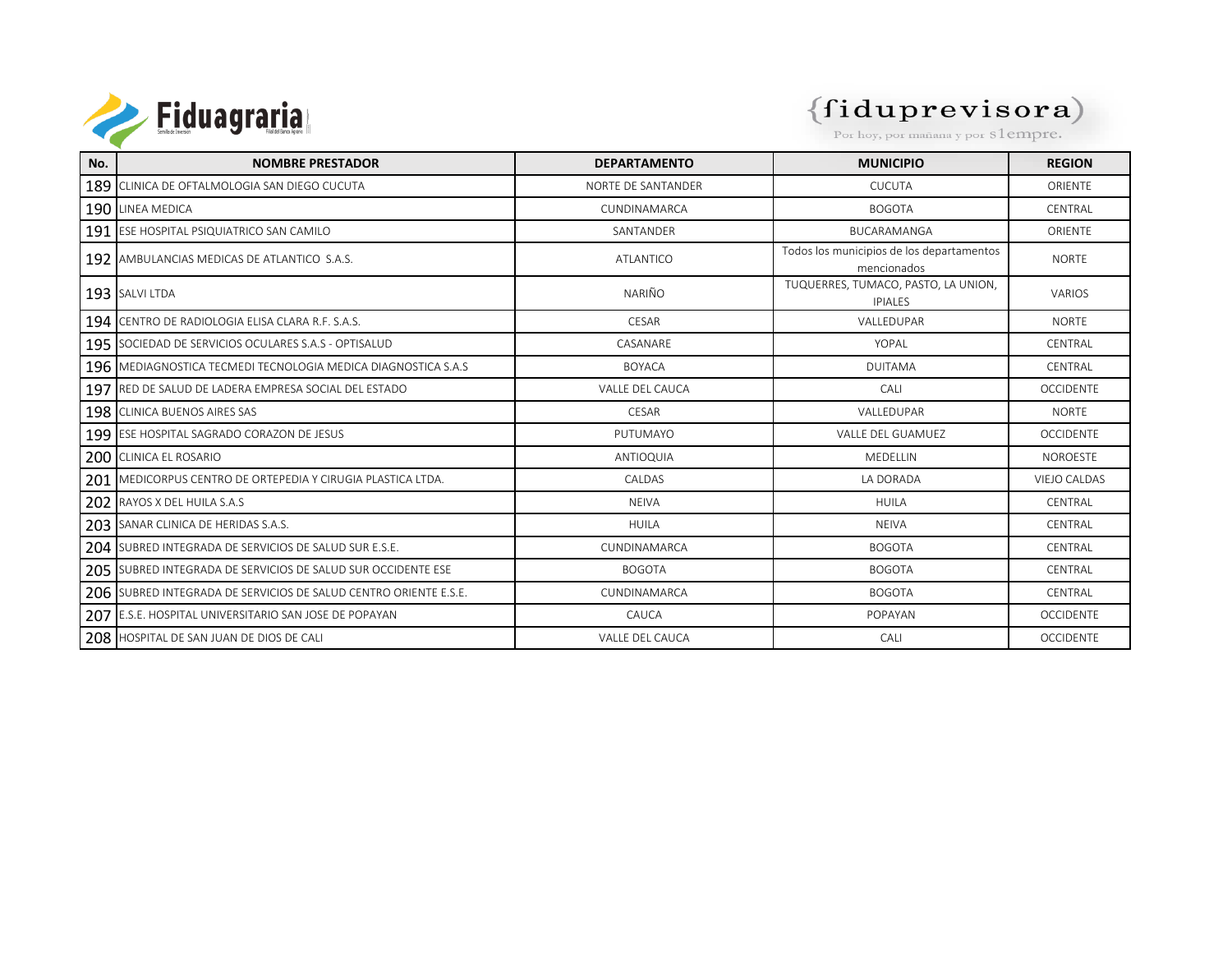

| No.<br><b>NOMBRE PRESTADOR</b><br><b>DEPARTAMENTO</b> | <b>MUNICIPIO</b>                                                      | <b>REGION</b> |
|-------------------------------------------------------|-----------------------------------------------------------------------|---------------|
|                                                       |                                                                       |               |
|                                                       |                                                                       |               |
|                                                       | RAMIRIQUI, LA PLATA, GRANADA, MELGAR,                                 |               |
|                                                       | FACATATIVA, PAZ DE ARIPORO, LA MESA,                                  |               |
|                                                       | GARAGOA, UBATÉ, SOGAMOSO, VILLETA,                                    |               |
|                                                       | CHOCONTA, GUAMO,                                                      |               |
|                                                       | BOGOTA, MONIQUIRA, CAQUEZA,                                           |               |
|                                                       | VILLAVICENCIO, GARZON, CHAPARRAL,                                     |               |
|                                                       | PITALITO, ACACIAS, CHIQUINQUIRA,                                      |               |
|                                                       | GUADUAS, BOGOTA BOYACA FUSAGASUGA                                     |               |
|                                                       | GACHETA, PURIFIACIÓN, GIRARDOT, YOPAL,                                |               |
|                                                       | CUNDINAMARCA, NEIVA, TUNJA, ESPINAL,                                  |               |
|                                                       | DUITAMA, BOGOTÁ, FLORENCIA, ACACIAS,                                  |               |
|                                                       | BOYACA, LETICIA, BOGOTÁ GUATEQUE,                                     |               |
|                                                       | JERICO, SANTA ROSA DE OSOS, ITAGUI,                                   |               |
|                                                       | CAUCASIA, MEDELLIN, SANTA BARBARA                                     |               |
|                                                       | ANTIOQUÍA, CHOCO, MEDELLÍN, SANTA FE DE                               |               |
| 209 IMCOLMEDICA SA<br>VARIOS                          | ANTIOQUIA SONSON, APARTADO ANTIOQUIA                                  | VARIOS        |
|                                                       | TITIRIBI, PUERTO BERRIO ANTIOQUIA,<br>YARUMAL, MEDELLIN ANDES, QUIBDO |               |
|                                                       | VALLEDUPAR TIERRALTA MONTERIA                                         |               |
|                                                       | BARRANQUILLA SANTA MARTA RIOHACHA                                     |               |
|                                                       | MAGANGUE BARRANQUILLA EL BANCO                                        |               |
|                                                       | CIENAGA, COROZAL, SINCELEJO, CARTAGENA,                               |               |
|                                                       | BARRANQUILLA, SAN ANDRES ISLA                                         |               |
|                                                       | SABANALARGA, Valledupar FRESNO,                                       |               |
|                                                       | RIOSUCIO, LIBANO, IBAGUÉ, MANZANARES,                                 |               |
|                                                       | MANIZALES QUINDIO, PEREIRA, SALAMINA,                                 |               |
|                                                       | AGUADAS, PEREIRA, MANIZALES, CALDAS,                                  |               |
|                                                       | SANTA ROSA DE CABAL CALARCA, ANSERMA,                                 |               |
|                                                       | QUINDÍO, HONDA, BELEN DE UMBRIA,                                      |               |
|                                                       | ARMERO, GUAYABAL, PENSILVANIA BOYACÁ,                                 |               |
|                                                       | MANIZALES.                                                            |               |
|                                                       |                                                                       |               |
|                                                       |                                                                       |               |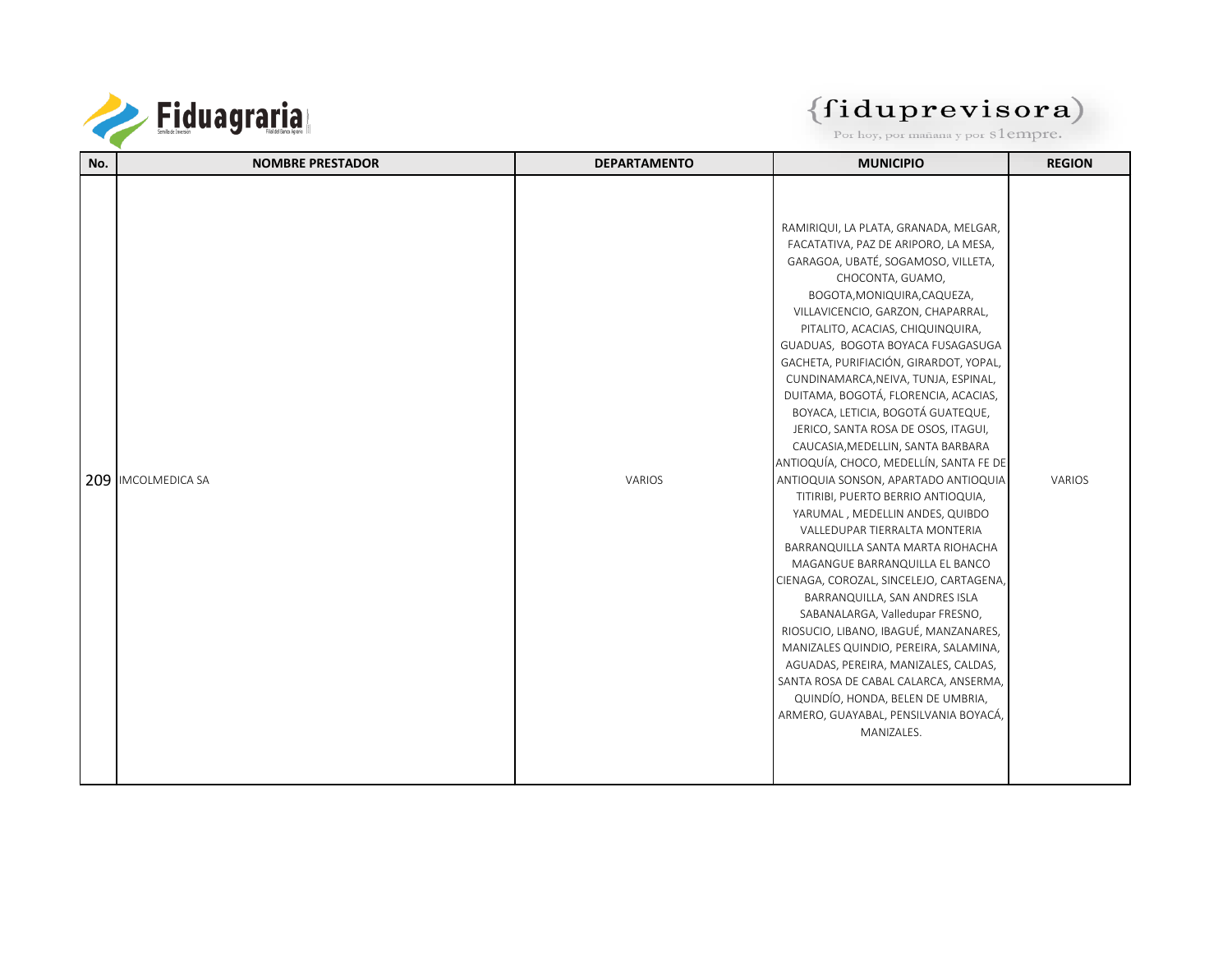

| No. | <b>NOMBRE PRESTADOR</b>                     | <b>DEPARTAMENTO</b> | <b>MUNICIPIO</b>                                                                                                                                                                                                                                                                                                                                                                                                                                                                                                                                                                                                                                                                                                      | <b>REGION</b> |
|-----|---------------------------------------------|---------------------|-----------------------------------------------------------------------------------------------------------------------------------------------------------------------------------------------------------------------------------------------------------------------------------------------------------------------------------------------------------------------------------------------------------------------------------------------------------------------------------------------------------------------------------------------------------------------------------------------------------------------------------------------------------------------------------------------------------------------|---------------|
|     | 210 COLCAN SAS                              | VARIOS              | RAMIRIQUI, LA PLATA, GRANADA, MELGAR,<br>FACATATIVA, PAZ DE ARIPORO, LA MESA,<br>GARAGOAUBATÉ, SOGAMOSO, VILLETA,<br>CHOCONTA, GUAMO, BOGOTA, MONIQUIRA,<br>CAQUEZA, VILLAVICENCIO, GARZON,<br>CHAPARRAL, PITALITO, ACACIAS,<br>CHIQUINQUIRA, Guaduas, BOGOTA, BOYACA,<br>FUSAGASUGA, GACHETA, PURIFIACIÓN,<br>GIRARDOT, YOPAL, CUNDINAMARCA, NEIVA,<br>TUNJA, ESPINAL, DUITAMA, BOGOTÁ,<br>FLORENCIA, ACACIAS, BOYACA, LETICIA,<br>GUATEQUE, FRESNO, RIOSUCIO, LIBANO,<br>IBAGUÉ, MANZANARES, MANIZALES,<br>QUINDIO, PEREIRA, SALAMINA, AGUADAS,<br>PEREIRA, MANIZALES, CALDAS, SANTA ROSA<br>DE CABAL, CALARCA, ANSERMA, QUINDÍO,<br>HONDA, BELEN DE UMBRIA, ARMERO-<br>GUAYABAL, PENSILVANIA, BOYACÁ,<br>MANIZALES | VARIOS        |
|     | 211 PROLAB SAS                              | VARIOS              | JERICO, SANTA ROSA DE OSOS, ITAGUI,<br>CAUCASIA, MEDELLIN, SANTA BARBARA,<br>ANTIOQUÍA, CHOCO, MEDELLÍN, SANTA FE DE<br>ANTIOQUIA, SONSON, APARTADO,<br>ANTIOQUIA, TITIRIBI, MEDELLIN, PUERTO<br>BERRIO, ANTIOQUIA, ANTIOQUIA, YARUMAL,<br>MEDELLIN, ANDES, QUIBDO                                                                                                                                                                                                                                                                                                                                                                                                                                                    | NOROESTE      |
|     | 212 LABORATORIO CLINICO FALAB SAS           | VARIOS              | BARRANQUILLA, CARTAGENA, COROZAL, EL<br>BANCO, MAGANGÉ, MONTERIA, RIOACHA,<br>SABANALARGA, SAN ANDRES, SANTA MARTA,<br>SINCELEJO TIERRALTA, VALLEDUPAR                                                                                                                                                                                                                                                                                                                                                                                                                                                                                                                                                                | <b>NORTE</b>  |
|     | 213 CLINICA SAN JOSE SAS                    | SANTANDER           | BARRANCABERMEJA                                                                                                                                                                                                                                                                                                                                                                                                                                                                                                                                                                                                                                                                                                       | ORIENTE       |
|     | 214 SANAR BIEN S.A.S.                       | ANTIOQUIA           | MEDELLIN, LA PAZ, PEDREGAL                                                                                                                                                                                                                                                                                                                                                                                                                                                                                                                                                                                                                                                                                            | NOROESTE      |
|     | 215 SANNA ATENCIÓN EN SALUD A DOMICILIO SAS | SAN GIL             | BUCARAMANGA - GIRON - CUCUTA                                                                                                                                                                                                                                                                                                                                                                                                                                                                                                                                                                                                                                                                                          | ORIENTE       |
|     | 216 FISIOMED INTEGRAL S.A.S                 | CORDOBA             | MONTERIA - TIERRA ALTA                                                                                                                                                                                                                                                                                                                                                                                                                                                                                                                                                                                                                                                                                                | <b>NORTE</b>  |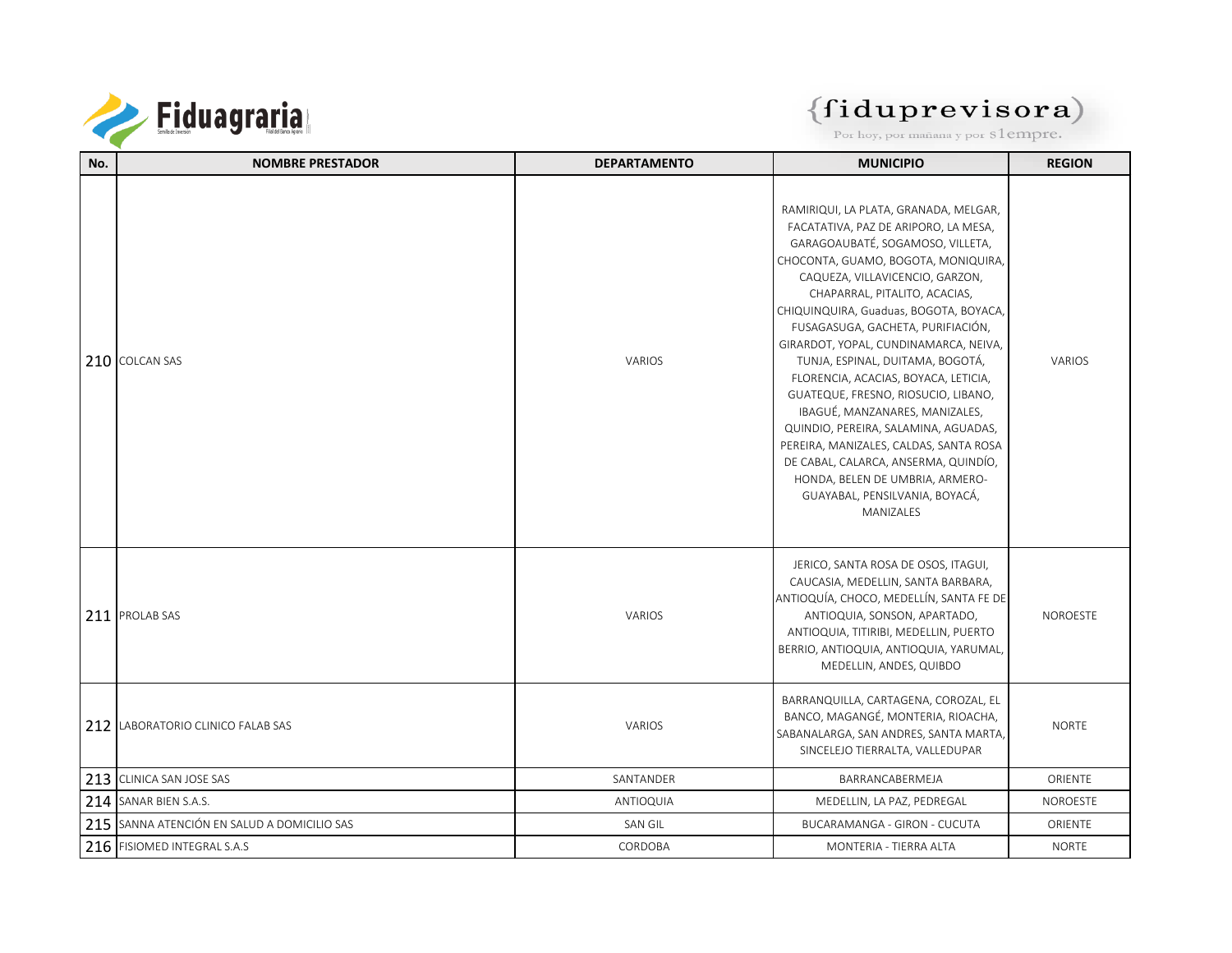

#### $(fiduprevisora)$

Por hoy, por mañana y por S1empre.

| No. | <b>NOMBRE PRESTADOR</b>                                  | <b>DEPARTAMENTO</b>                                                                                            | <b>MUNICIPIO</b>                                                                                                                                                                                                                                                                                                                                                                                                                                                                                                                                                                                                                                                                                                                                                                                                                                                                                                                                                                                                                                                                                                       | <b>REGION</b>    |
|-----|----------------------------------------------------------|----------------------------------------------------------------------------------------------------------------|------------------------------------------------------------------------------------------------------------------------------------------------------------------------------------------------------------------------------------------------------------------------------------------------------------------------------------------------------------------------------------------------------------------------------------------------------------------------------------------------------------------------------------------------------------------------------------------------------------------------------------------------------------------------------------------------------------------------------------------------------------------------------------------------------------------------------------------------------------------------------------------------------------------------------------------------------------------------------------------------------------------------------------------------------------------------------------------------------------------------|------------------|
| 217 | <b>GLOBAL HOME CARE IPS SAS</b>                          | VALLE                                                                                                          | TULUA - PALMIRA - CALI - BUGA                                                                                                                                                                                                                                                                                                                                                                                                                                                                                                                                                                                                                                                                                                                                                                                                                                                                                                                                                                                                                                                                                          | <b>OCCIDENTE</b> |
|     | 218 CLINICA BASILIA SA                                   | VALLE DEL CAUCA                                                                                                | CALI                                                                                                                                                                                                                                                                                                                                                                                                                                                                                                                                                                                                                                                                                                                                                                                                                                                                                                                                                                                                                                                                                                                   | <b>OCCIDENTE</b> |
|     | 219 DOMI SALUD DEL LLANO S.A.S.                          | CASANARE                                                                                                       | YOPAL                                                                                                                                                                                                                                                                                                                                                                                                                                                                                                                                                                                                                                                                                                                                                                                                                                                                                                                                                                                                                                                                                                                  | CENTRAL          |
|     | 220 CLINICA NUESTRA SEÑORA DE LA PAZ 3                   | VIEJO CALDAS - NOROESTE - CENTRAL OCCIDENTE   VALLE PALMIRA BUENAVENTURA, LA UNION,<br>(EXCEPTO BOGOTA Y CALI) | RAMIRIQUI, LA PLATA, GRANADA, MELGAR,<br>FACATATIVA, PAZ DE ARIPORO, LA MESA,<br>GARAGOA, UBATÉ, SOGAMOSO, VILLETA,<br>CHOCONTA, GUAMO, MONIQUIRA,<br>CAQUEZA, VILLAVICENCIO, GARZON,<br>CHAPARRAL, PITALITO, ACACIAS,<br>CHIQUINQUIRA, Guaduas, BOYACA,<br>FUSAGASUGA, GACHETA, PURIFIACIÓN,<br>GIRARDOT, YOPAL, CUNDINAMARCA, NEIVA,<br>TUNJA, ESPINAL, DUITAMA, BOGOTÁ,<br>FLORENCIA, ACACIAS, BOYACA, LETICIA,<br>GUATEQUE, SILVIA, BORDO, CARTAGO,<br>CUACA, ROLDANILLO, TUQUERRES, BOLIVAR,<br>TUMACO, PAST TULUA POPAYAN CALOTO<br>IPIALES, BUGA, MOCOA, SANTANDER DE<br>QUILICHAO, SEVILLA, JERICO SANTA ROSA DE<br>OSOS, ITAGUI, CAUCASIA, MEDELLIN, SANTA<br>BARBARA, ANTIOQUÍA, CHOCO MEDELLÍN,<br>SANTA FE DE ANTIOQUIA SONSON<br>APARTADO ANTIOQUIA, TITIRIBI, MEDELLIN,<br>PUERTO BERRIO, ANTIOQUIA, YARUMAL<br>MEDELLIN ANDES QUIBDO, FRESNO,<br>RIOSUCIO, LIBANO IBAGUÉ MANZANARES,<br>MANIZALES, QUINDIO, PEREIRA, SALAMINA,<br>AGUADAS, PEREIRA, MANIZALES CALDAS<br>SANTA ROSA DE CABAL, CALARCA, ANSERMA,<br>QUINDÍO, HONDA BELEN DE UMBRIA<br>ARMERO-GUAYABAL, PENSILVANIA, BOYACÁ,<br>MANIZALES. | <b>VARIOS</b>    |
|     | 221 CLINICA POZO DONATO DE TUNJA S.A.S.                  | <b>BOYACA</b>                                                                                                  | <b>TUNJA</b>                                                                                                                                                                                                                                                                                                                                                                                                                                                                                                                                                                                                                                                                                                                                                                                                                                                                                                                                                                                                                                                                                                           | CENTRAL          |
|     | 222 SOLUCIONES INTEGRALES DE SALUD IPS S.A.S. "SOLMEDIS" | ATLANTICO                                                                                                      | BARRANQUILLA, CESAR, VALLEDUPAR.                                                                                                                                                                                                                                                                                                                                                                                                                                                                                                                                                                                                                                                                                                                                                                                                                                                                                                                                                                                                                                                                                       | <b>NORTE</b>     |